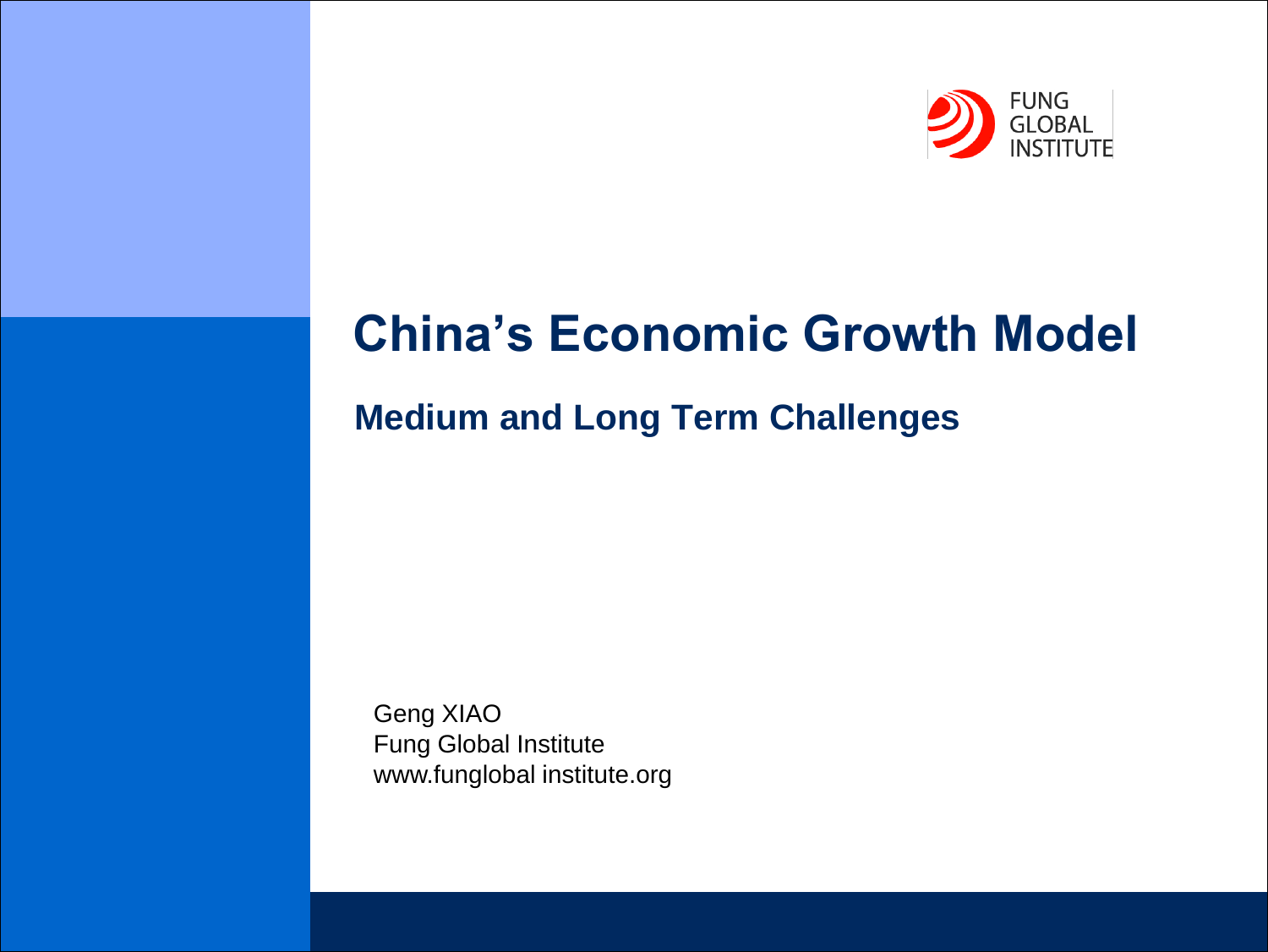#### **Centre of economic gravity is shifting back to East**



#### **Asian Century Scenario by Asian Development Bank**

- **Asia's share of global GDP to double to 52%** (US\$174 trillion at market exchange rates) in 2050
- With a per capita GDP of US\$40,800 (PPP), Asia would by then have incomes similar to today's Europe
- Asia would have roughly half of total global financial assets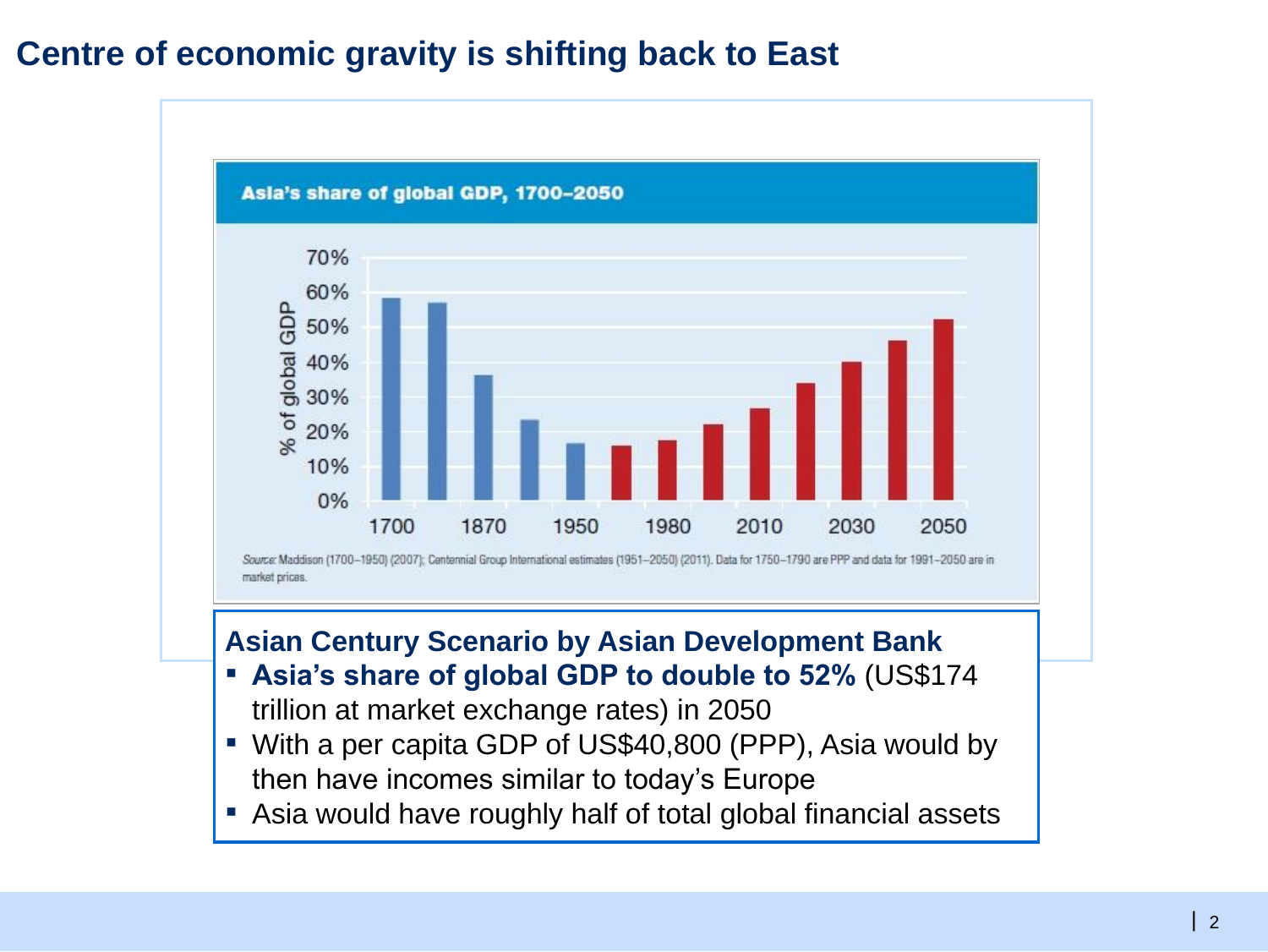# **Asia will account for more than 60% of global consumption by 2050, but we may need more than one earth if we copy American lifestyle**

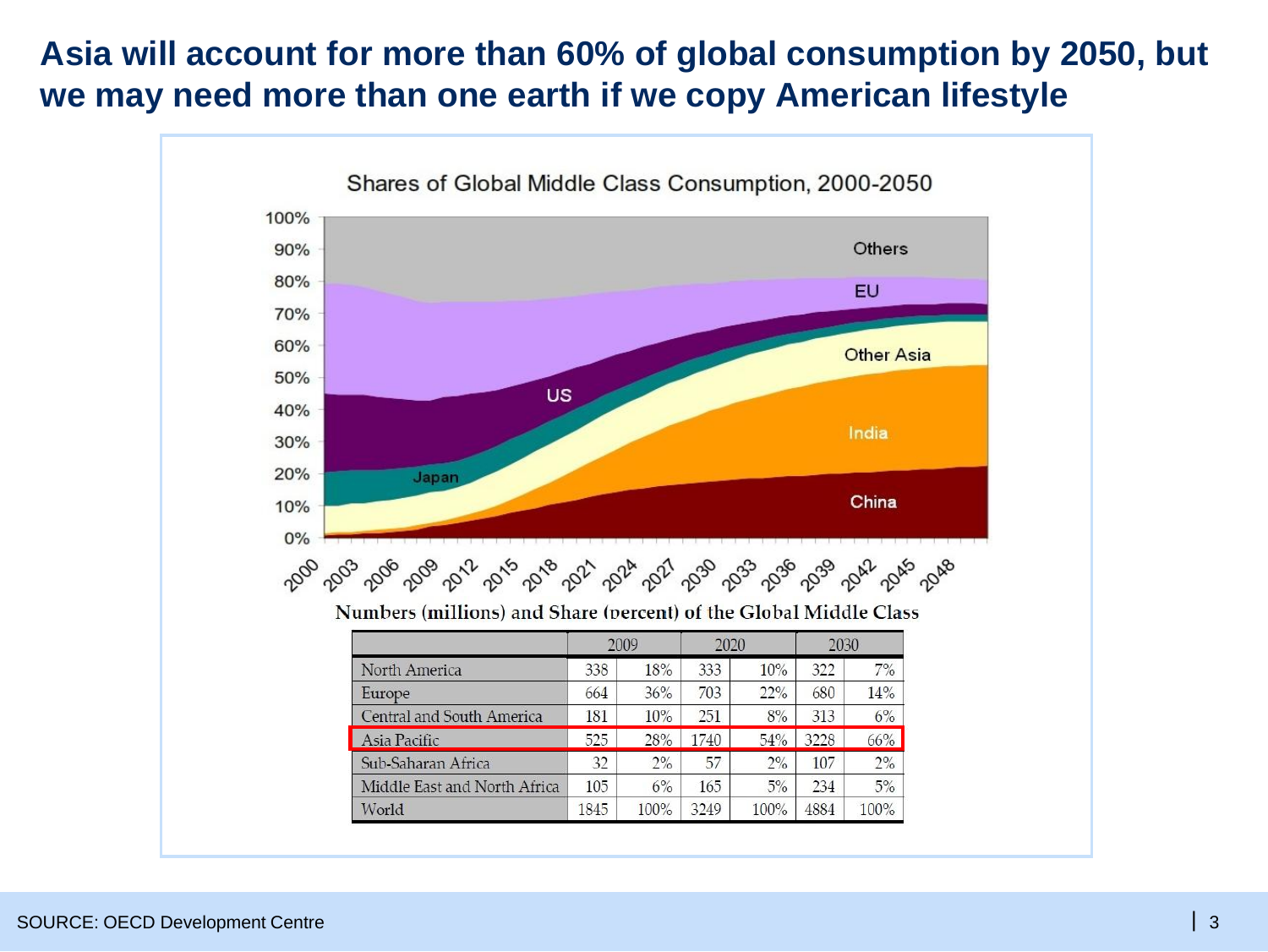# **Purchasing power is shifting from West to East, but global finance is still dominated by the West.**

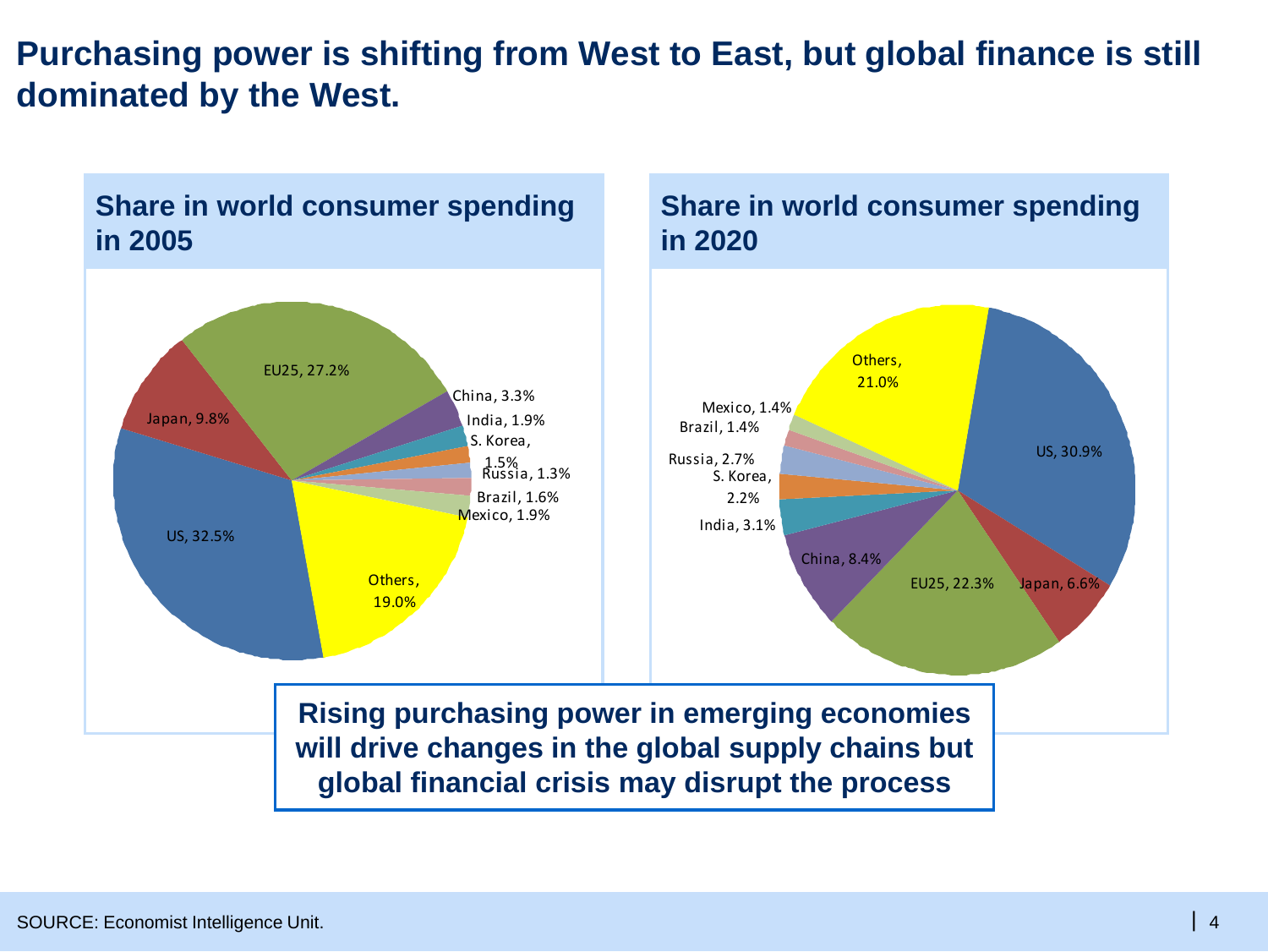#### **Three major trends are emerging and they will become the key drivers for transformation in China and other emerging markets**

- (1) Rising costs of labor and rent:
	- Productivity growth and rising wages and non-tradable (such as property)
- (2) Rising costs of real capital:
	- **EXTER 1** Higher return on capital and rising prices for capital (real interest rate) due to rapid industrialization and urbanization.
- (3) Rising costs of resources:
	- Rising costs of carbon emission and natural resources due to limited supply of clean energy and raw materials.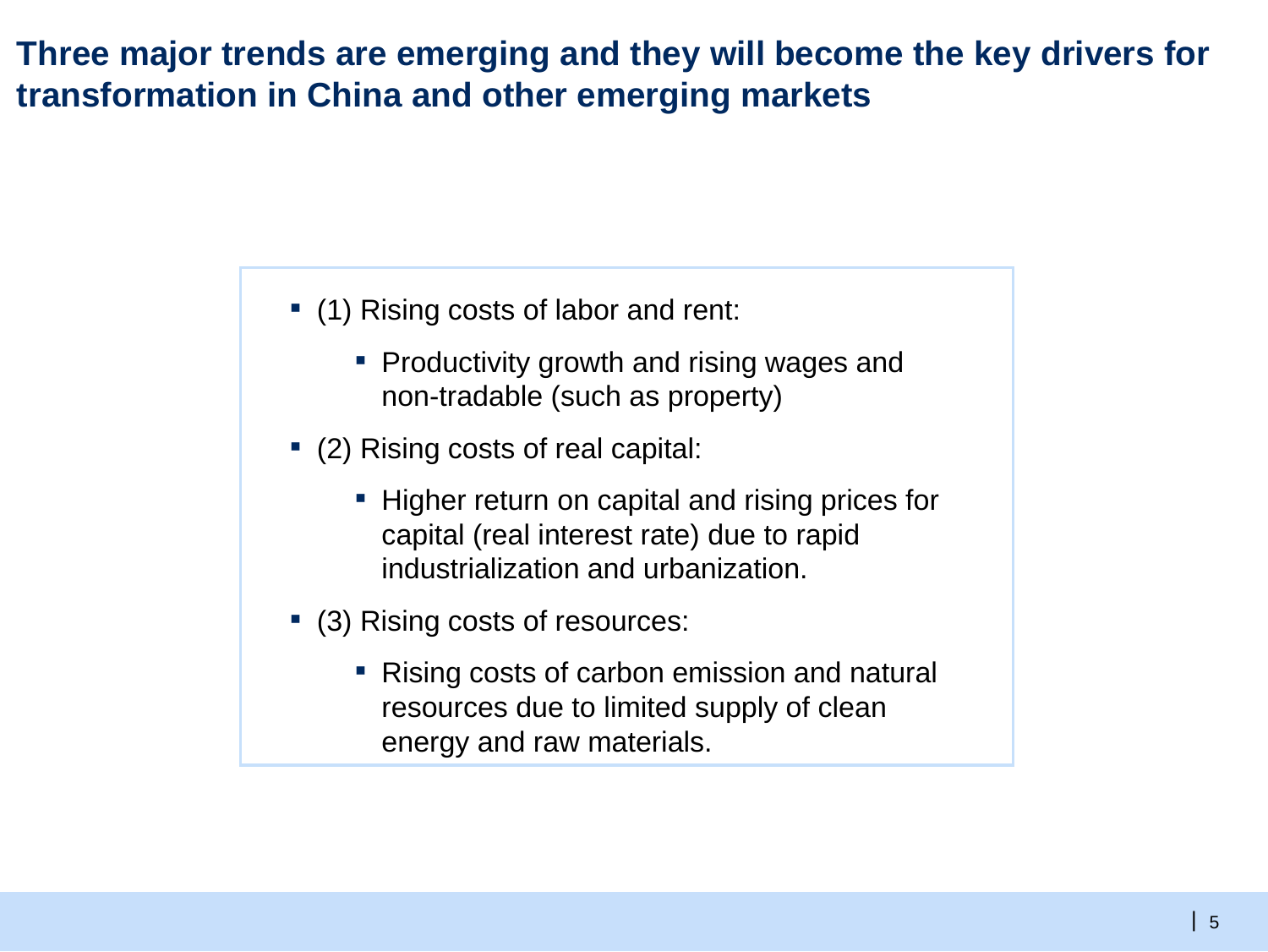#### **(1) Rising costs of labor and rent:**

# **Rising Wages and Non-tradable (property) value in the emerging market for next few decades**

- The wages and non-tradable prices (such as property price) in the emerging markets will go up rapidly, generating healthy domestic structural inflation in the emerging markets
- This trend contrasts sharply with the deflationary pressures in the advanced economies due to the balance sheet adjustment after the recent global financial crisis.
- Key policy implications: Rising costs of labor and rents will sift production networks (supply chains) to lower costs regions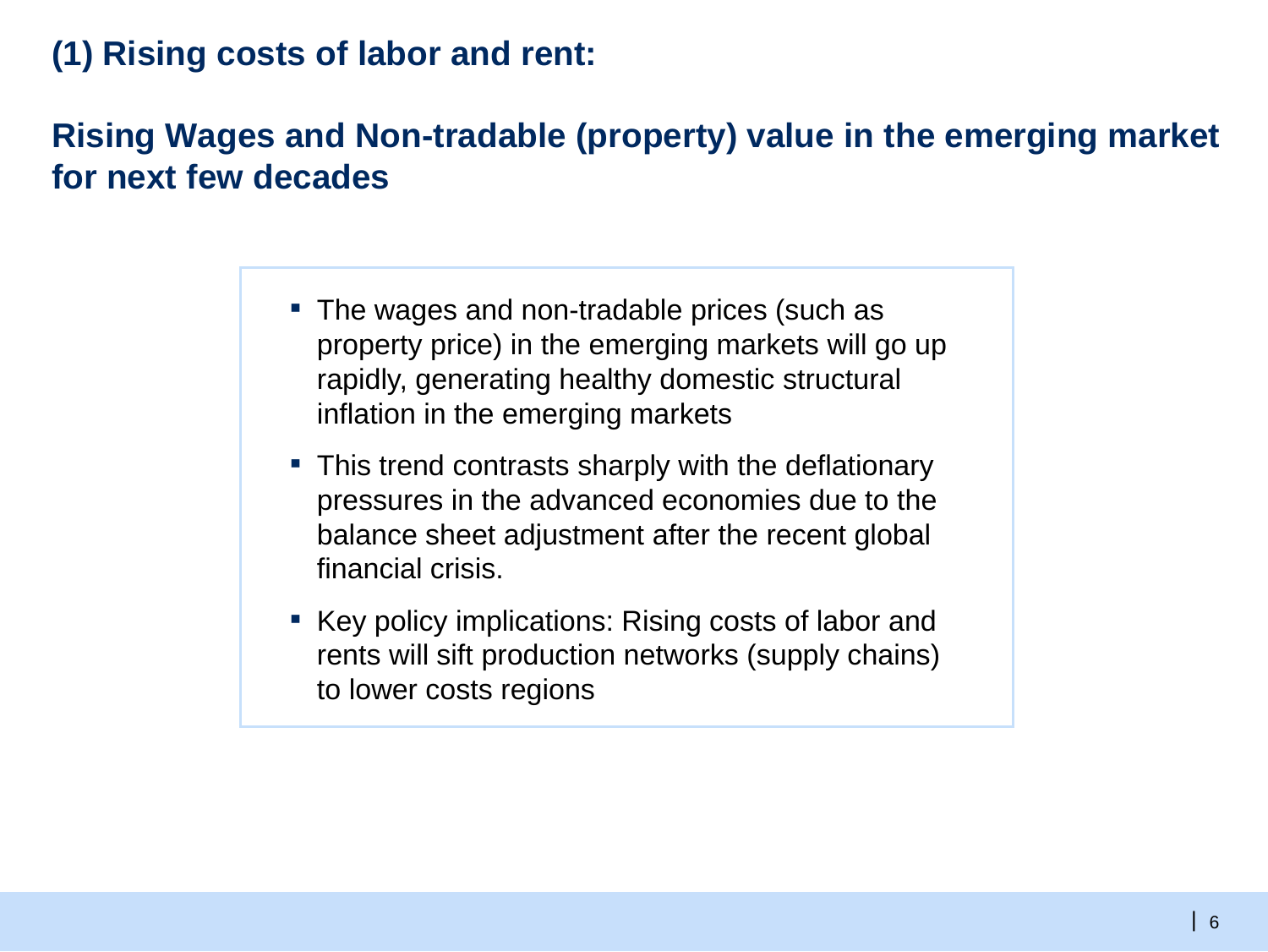# **Nominal Wage in China and the US.**

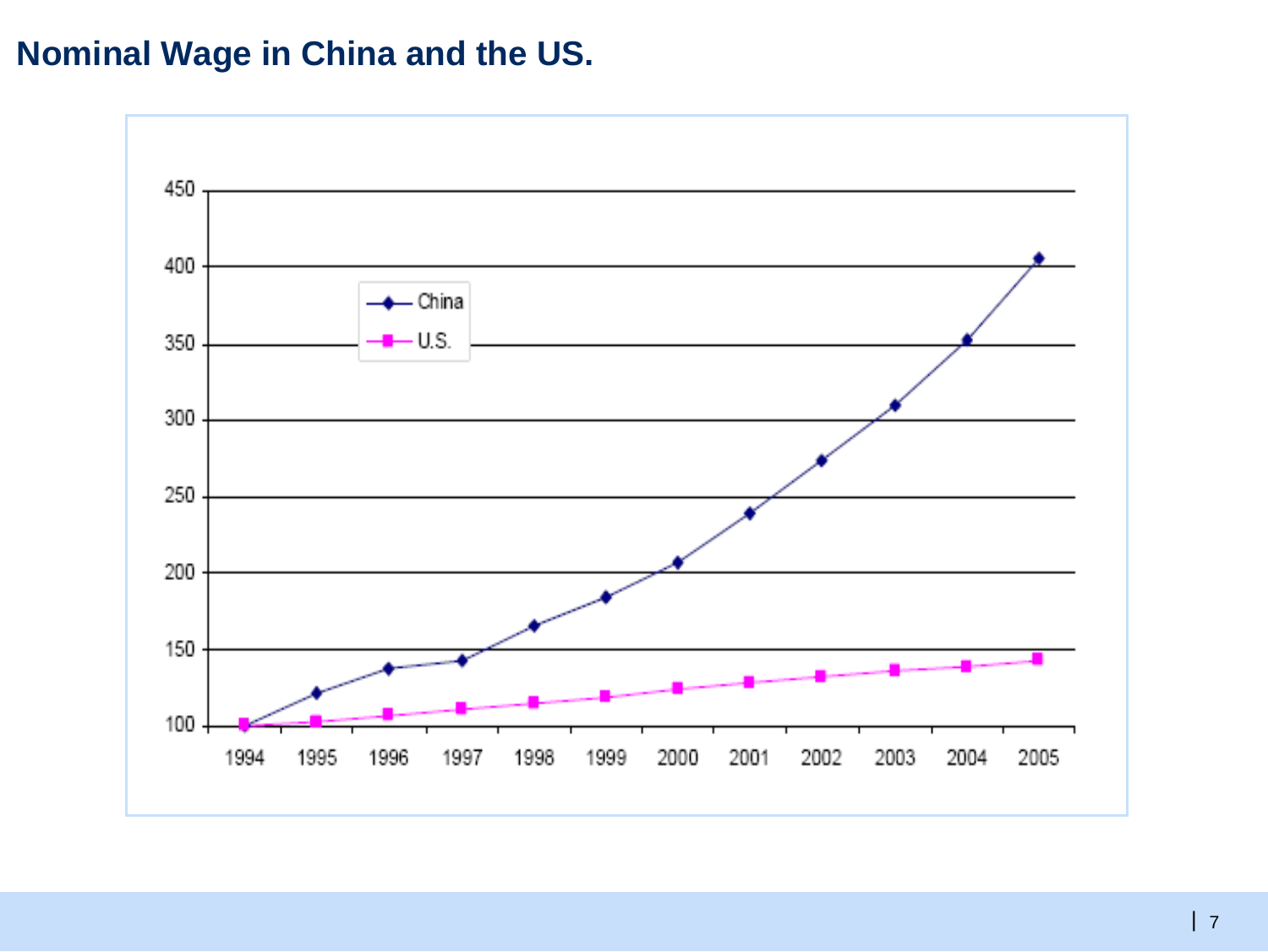# **Property prices in a few large Chinese cities**



Note: The property price series of Shanghai could have a downward bias due to large inclusion of suburban housing.

SOURCE: NBS, CIA, GS Global ECS Research.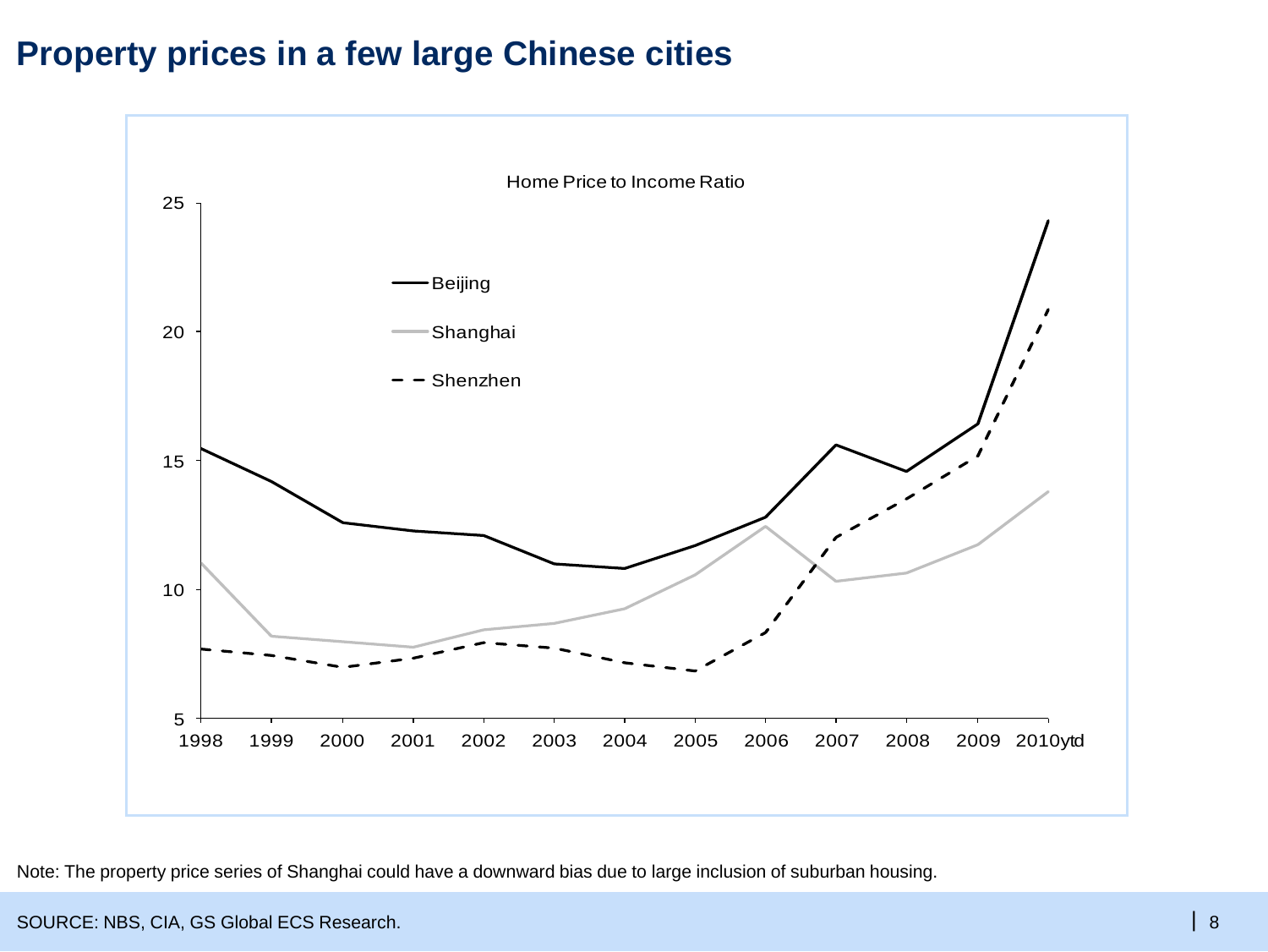## **Home prices in China on average have become more affordable since 1998 when the privatization of housing started**

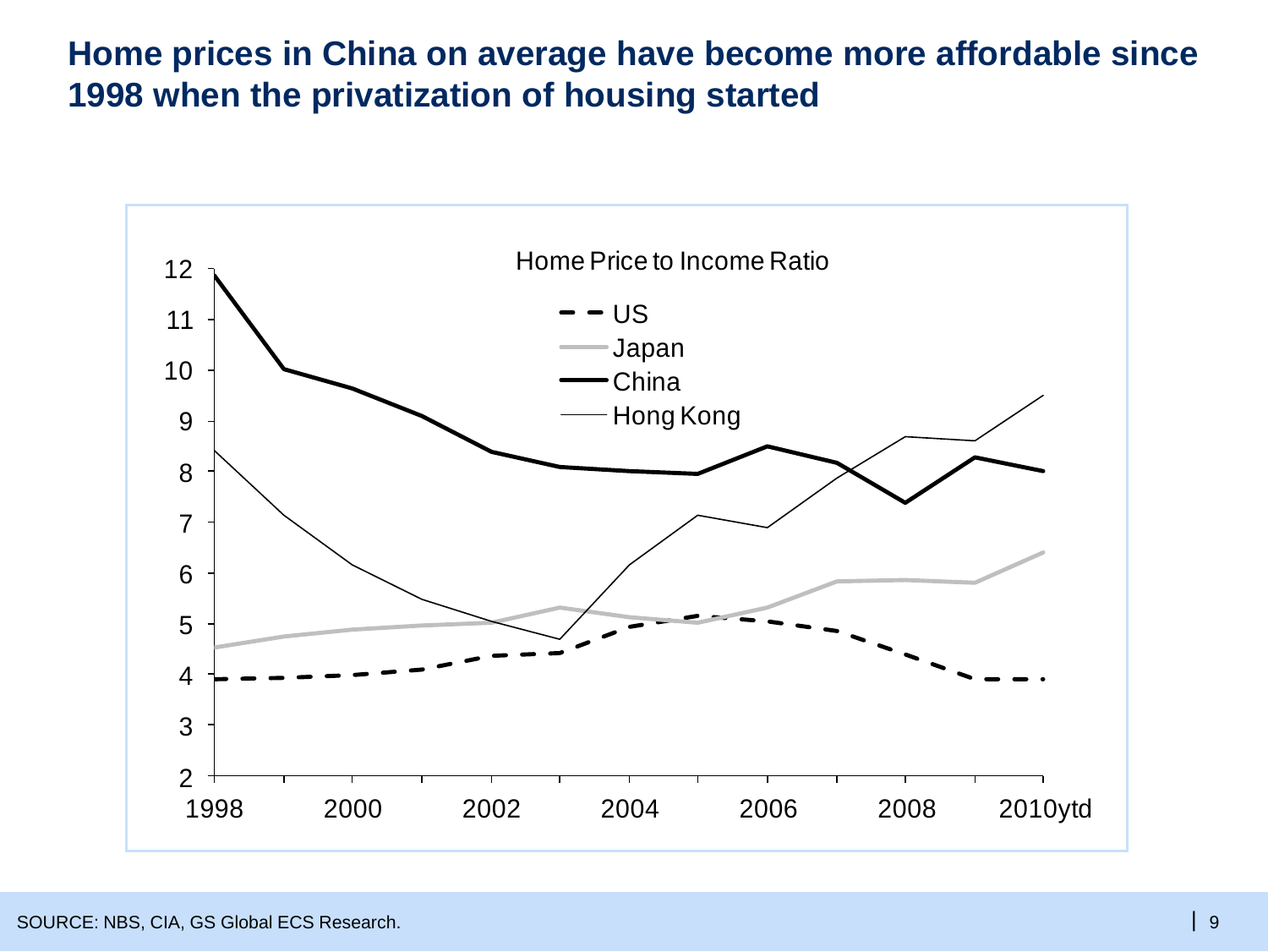# **(2) Rising costs of real capital:**

# **Rising price of real capital (real interest rate) in emerging markets in the next few decades**

- The rising demand for infrastructure work required for industrialization and urbanization will lead not only to structural inflation but also increasing scarcity of real capital in the developing economies (or higher real interest rate)
- **This contrasts sharply with deflation and zero** interest rate environment in advanced economies like US, Japan, and EU.
- Key policy implications:
	- Nominal interest rate should be higher than structural inflation rate.
	- **Example 1** Emerging markets should have higher inflation and interest rate than advanced economies.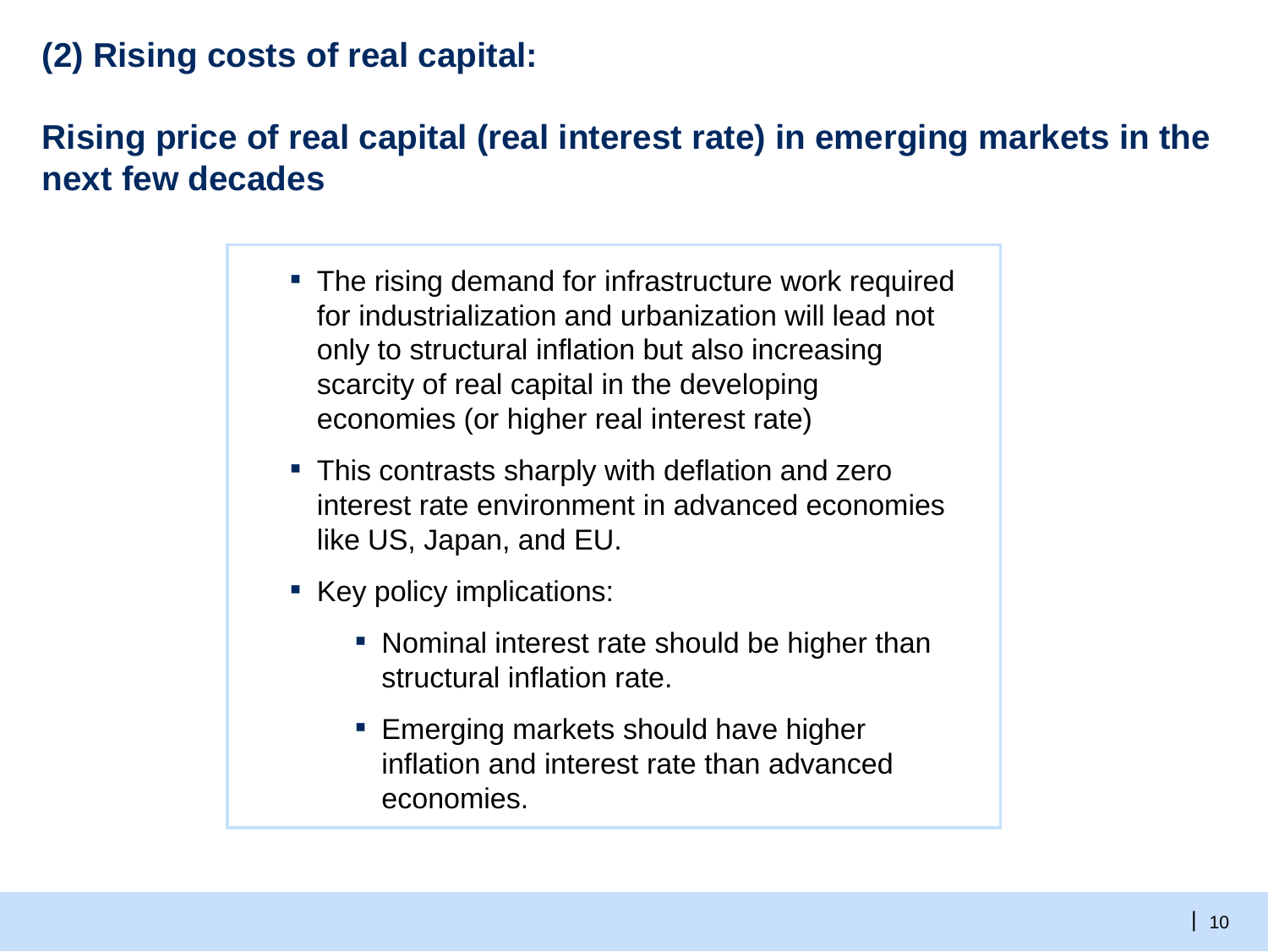#### **China still has a long way to go in urbanization**

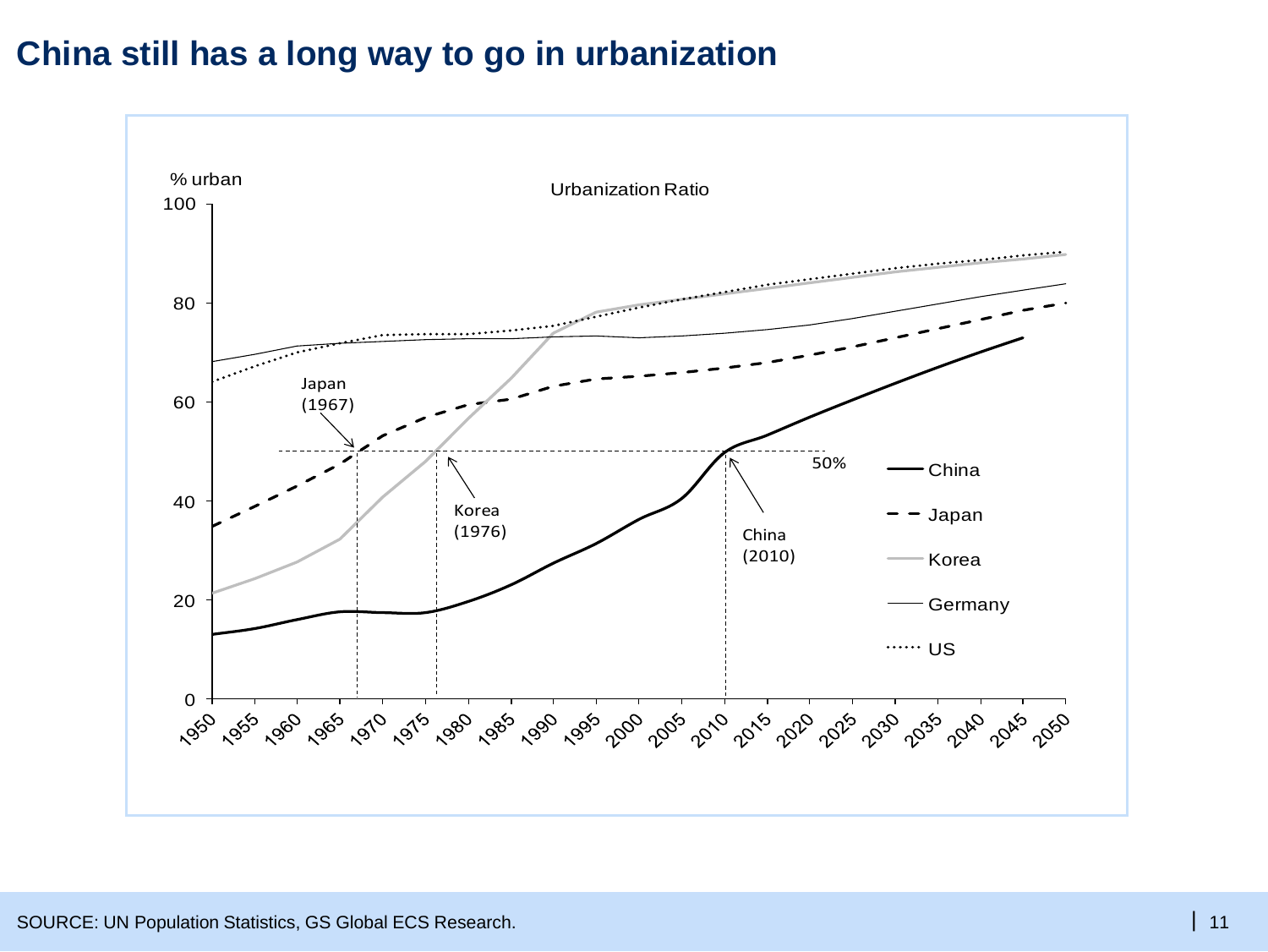# **(3) Rising costs of resources:**

- The rising demand for natural resources and the increasing recognition on the harmful effects of carbon emission means that their prices will rise.
- **This contrasts sharply with the waste and low** efficiency in the use of energy and natural resources in many developing and even some developed countries.
- Key policy implications: prices for natural resources and carbon emission needs to be raised but their volatility needs to be managed.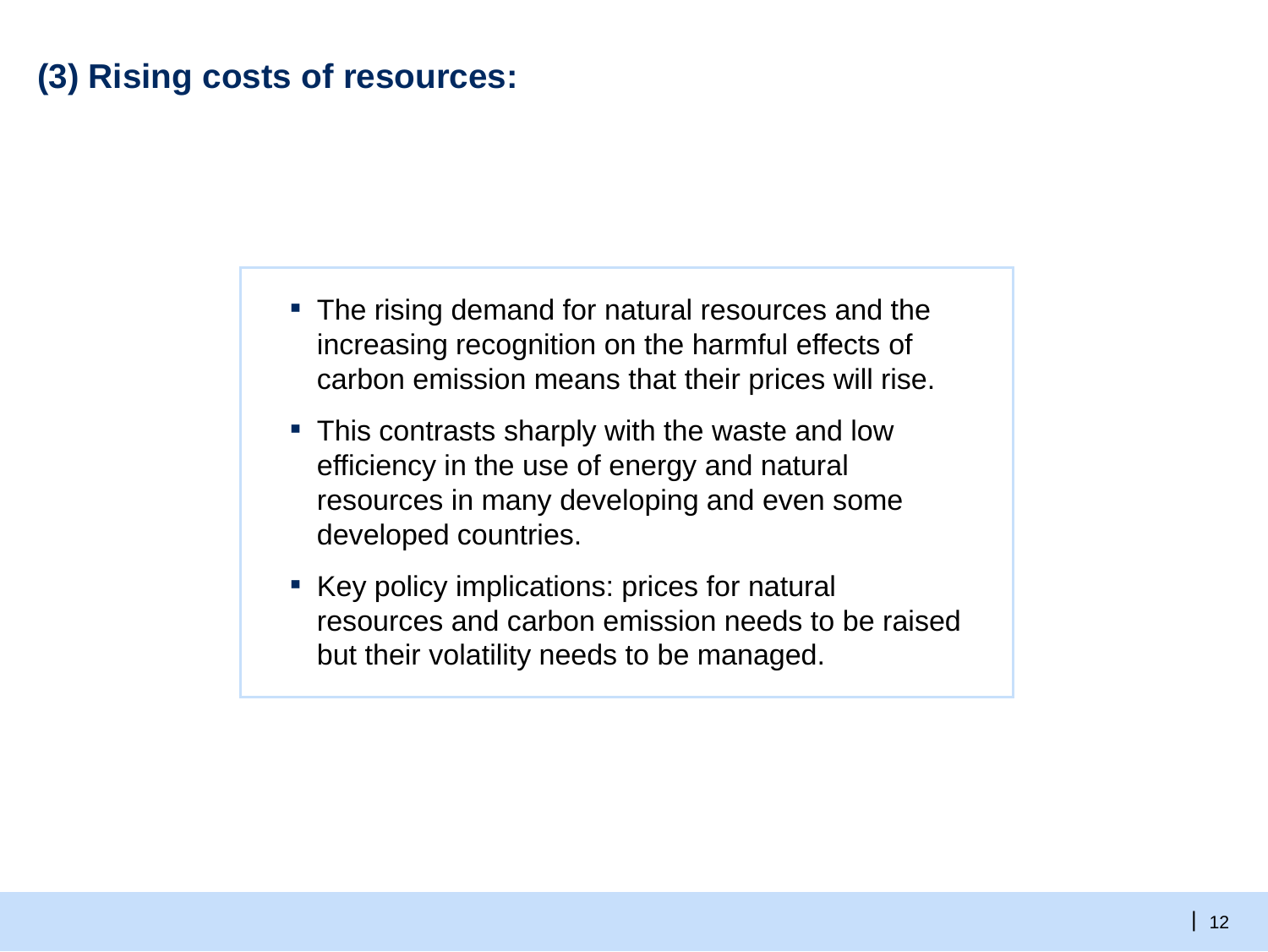#### **Price index for energy and commodities**

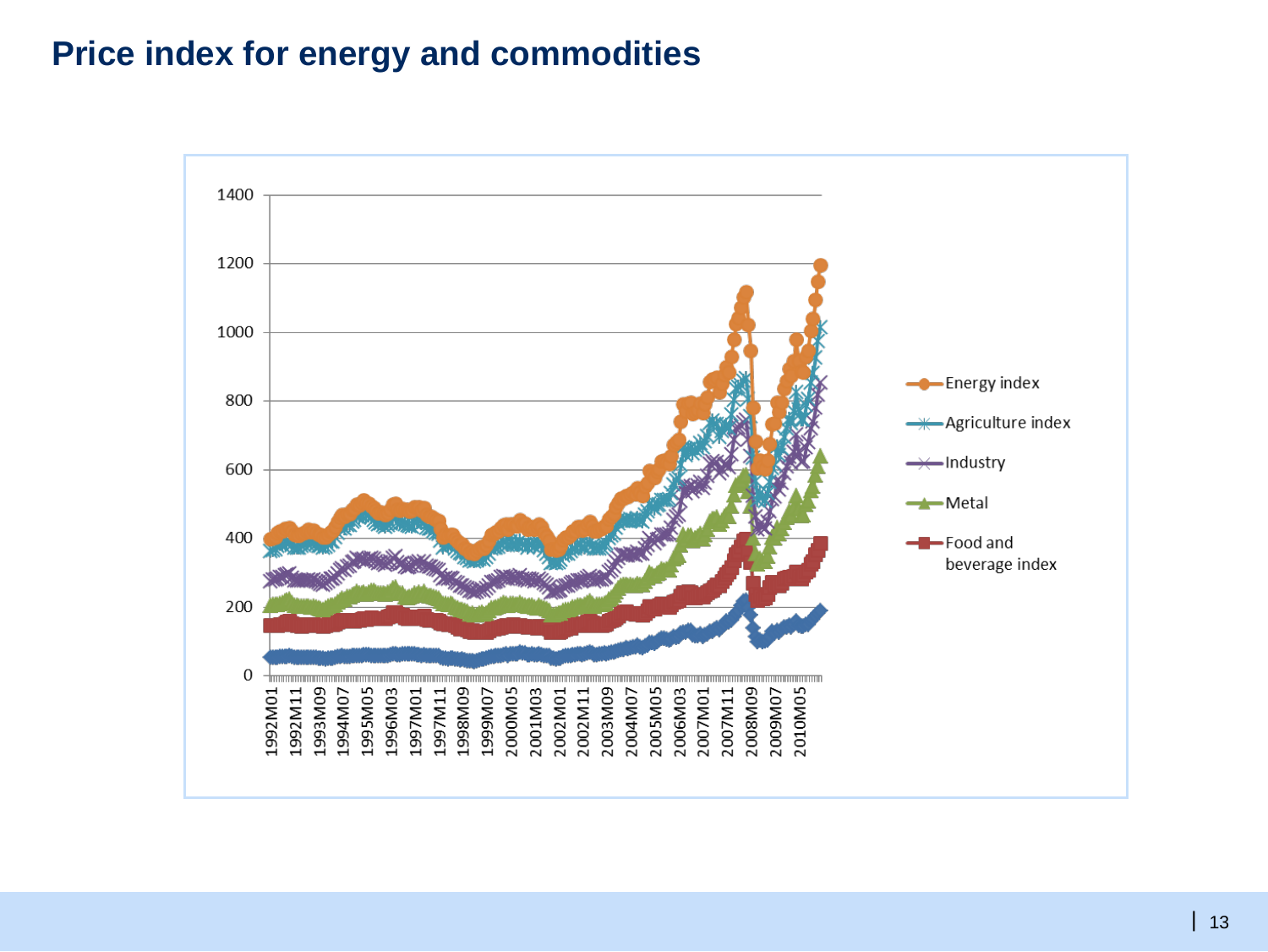#### **What are the key challenges for the global transformation?**

- Global coordination capacity is well behind the demand on it because:
	- Policies are made primarily by nation states for short-term objectives but their impacts are easily felt globally and in the longer term;
	- Gains and losses in the current global structural changes are distributed unevenly and cause serious trade protectionism and block good economic policies from being implemented in many countries.
- We need to emphasize the world-wide, systemic and holistic research to tackle key challenges in the real world to ensure the long-term sustainable transformation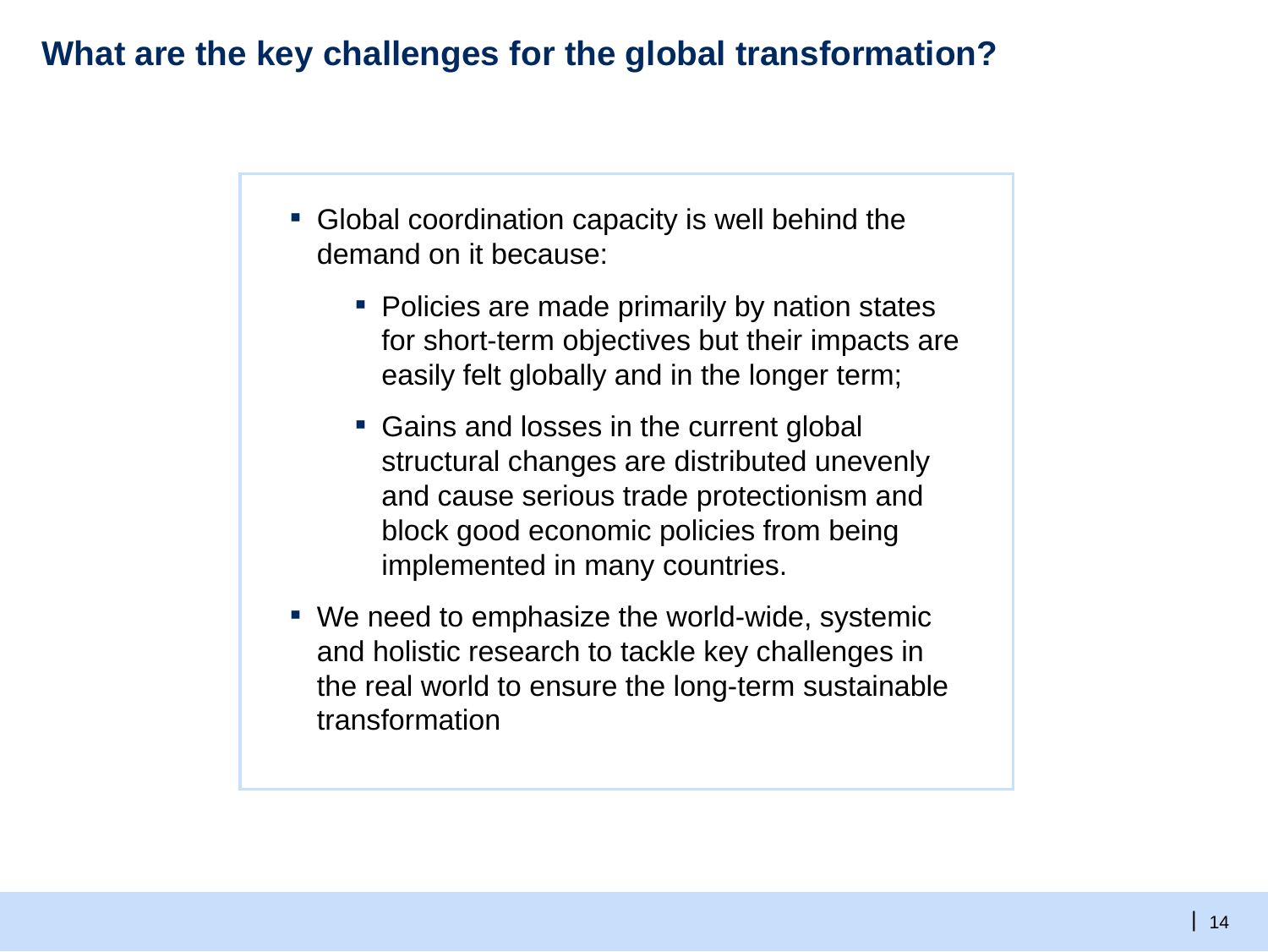# **Three Pillars of China's Growth Strategy**

- The Party
- The open door policy
- The market-oriented reform
- The later two are consistent with standard economic theory, while the first is an unique element of China Model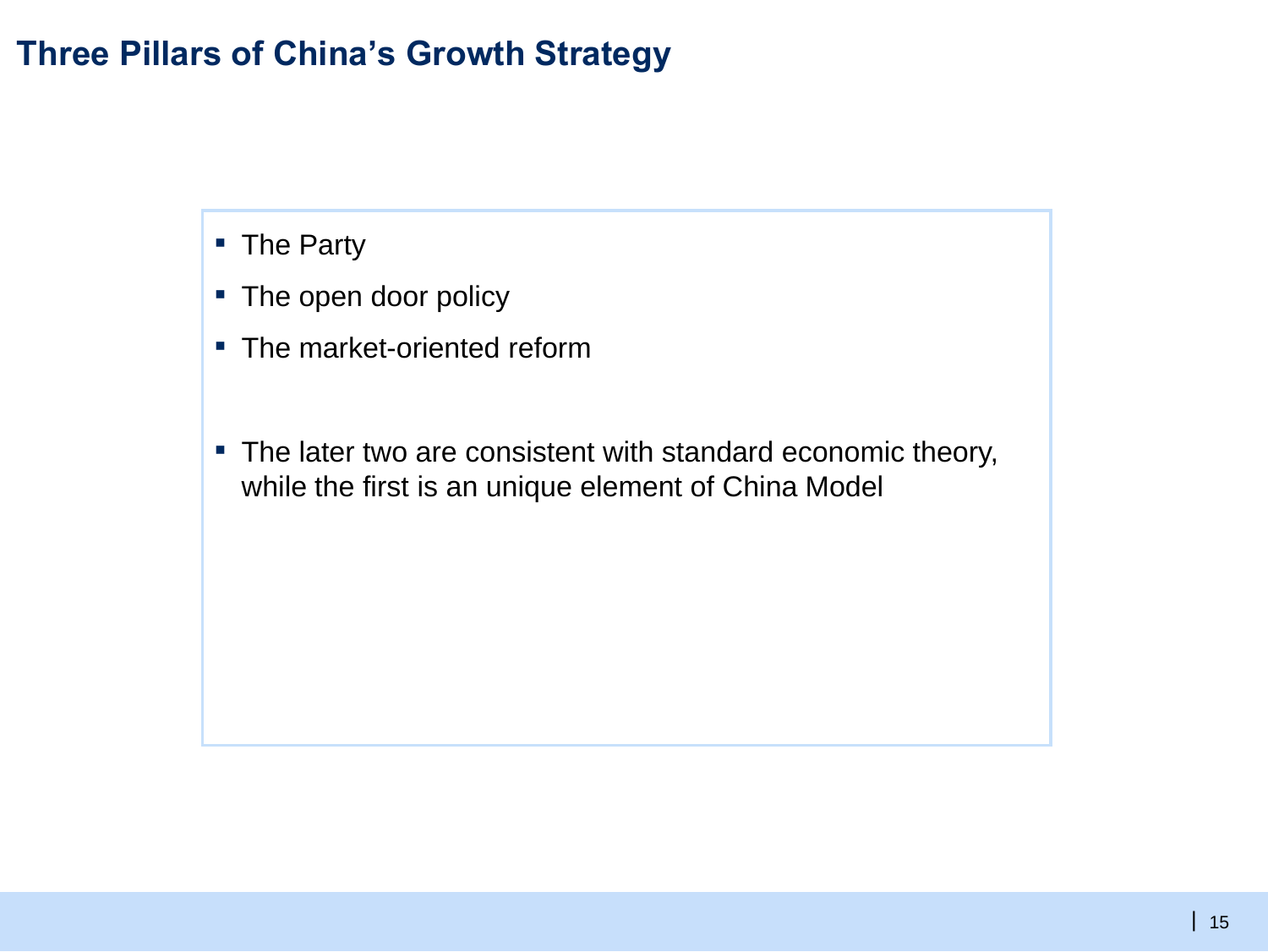# **What is special about the Party in China?**

- Although other Easter Asian countries have similar enlightened dictatorship, the leadership by the Party distinguishes China's development model from others.
- **The Chinese Communist Party was born and grew out of crisis** and war and gained its authority as the only leadership force for a population as large as 1.3 billion through internal competition and external pressure.
- Over a period of more than half a century, the party developed a sophisticated and resilient central and local organizational capacity for defining and enforcing its policies (right or wrong), including defining and protecting property rights during the reform period
- The Party has become an imperfect but working substitute for many key modern institutions China lacks during its long process of modernization (institutions such as markets and free trade, social safety net, independent judiciary and rule of law, free press, and democracy)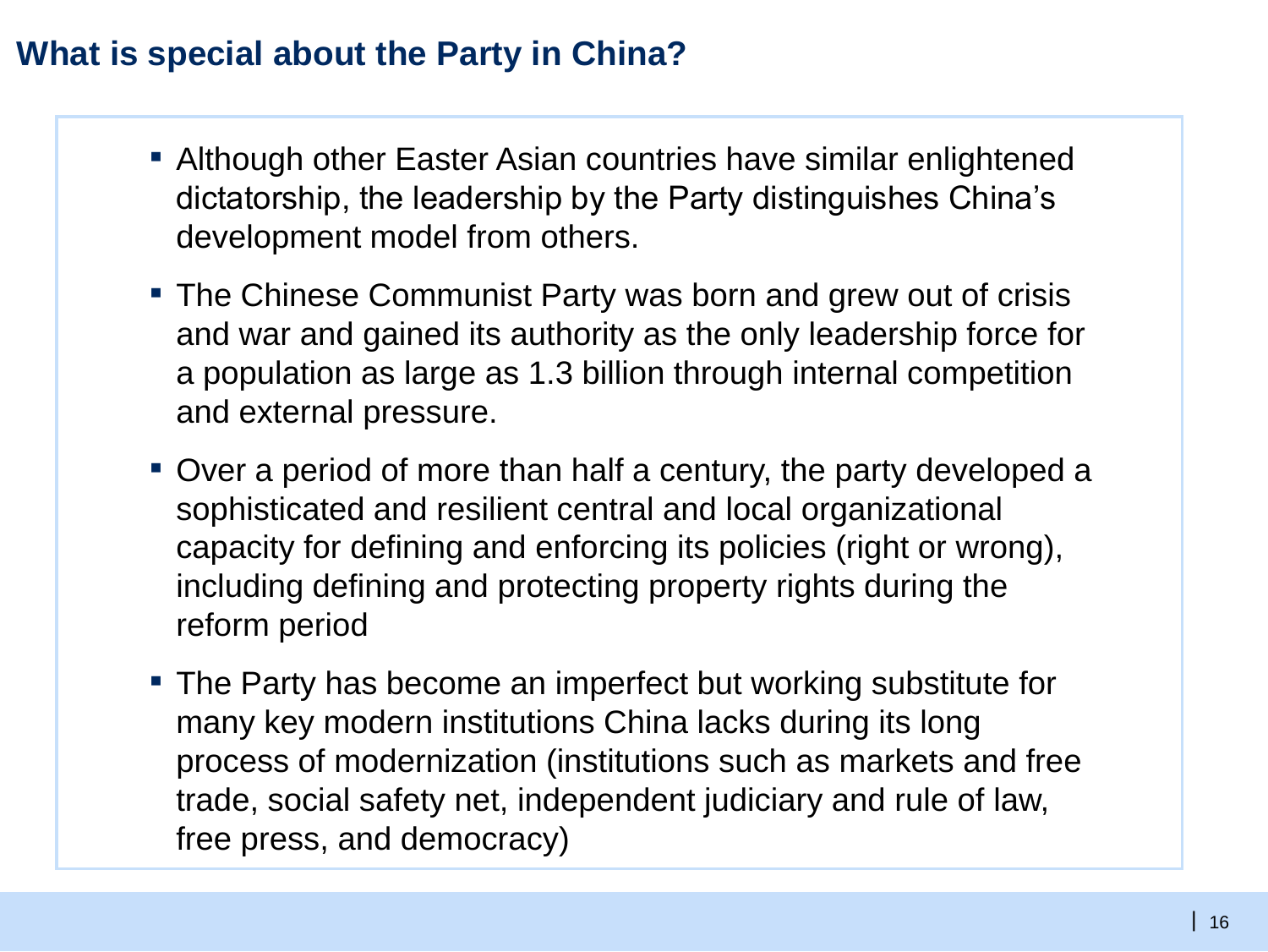**Property Rights Infrastructure (PRI) is the crucial link between the State and the Market (which are the two sides of the same coin)**

- PRI comprises three broad categories of institutions/ processes for:
	- **Delineation of property rights**
	- **Exchange of property rights**
	- **Protection, enforcement, adjudication, and fine-tuning of** property rights
- The quality of the State determines the quality of the property rights infrastructure.
- The quality of property rights infrastructure determines the quality of the market, which is the platform for trade or the exchange of property rights.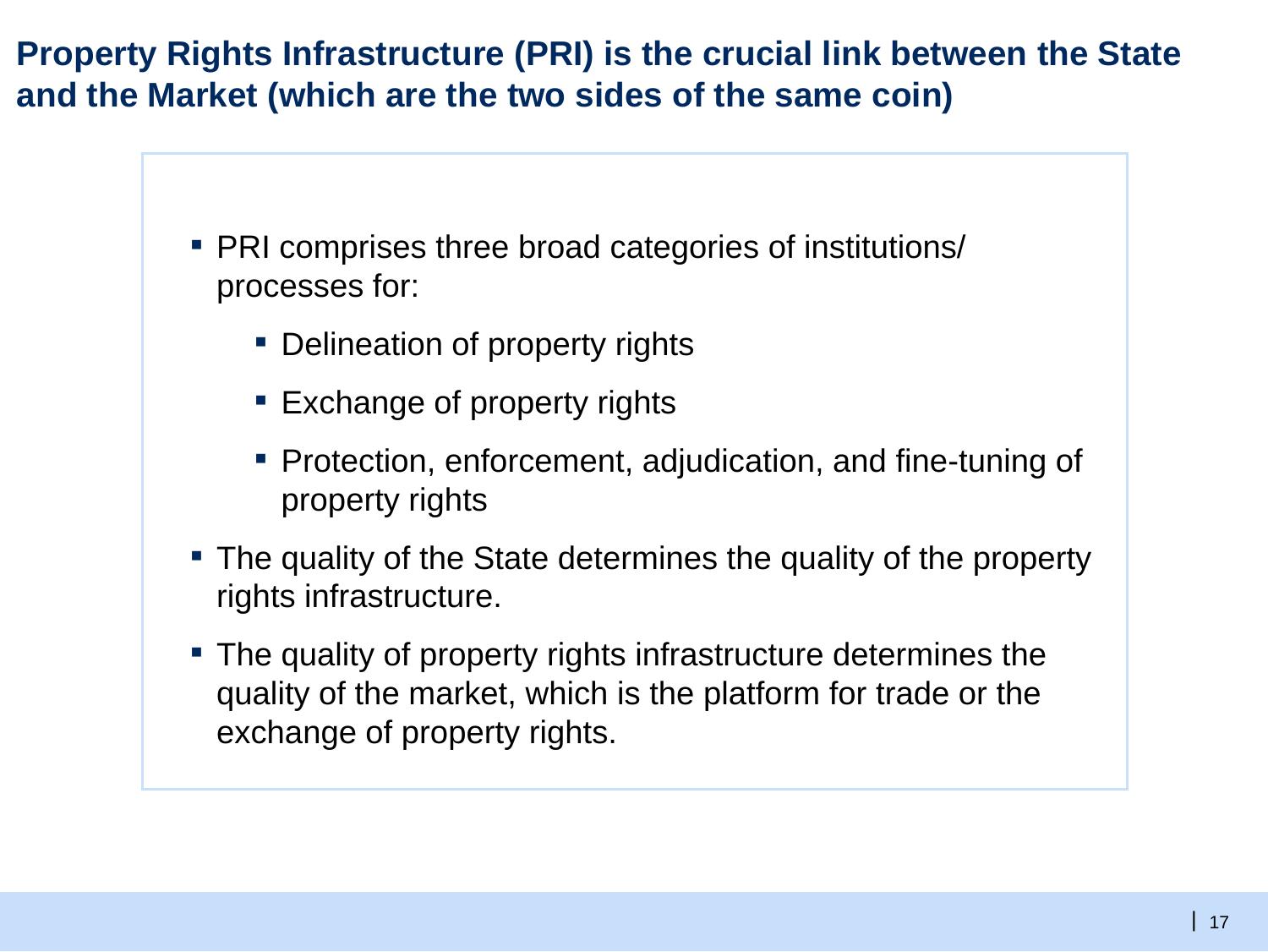# **Property Rights Infrastructure as an economic growth highway**

- Importance of Property Rights Infrastructure in a Growth Model which includes the following:
	- the driver (the individual)
	- the vehicle (the enterprise)
	- the traffic rules (policies and regulations)
	- the traffic police (regulators)
	- the quality of the highway (property rights infrastructure)
	- the brightness of street lamps (transparency)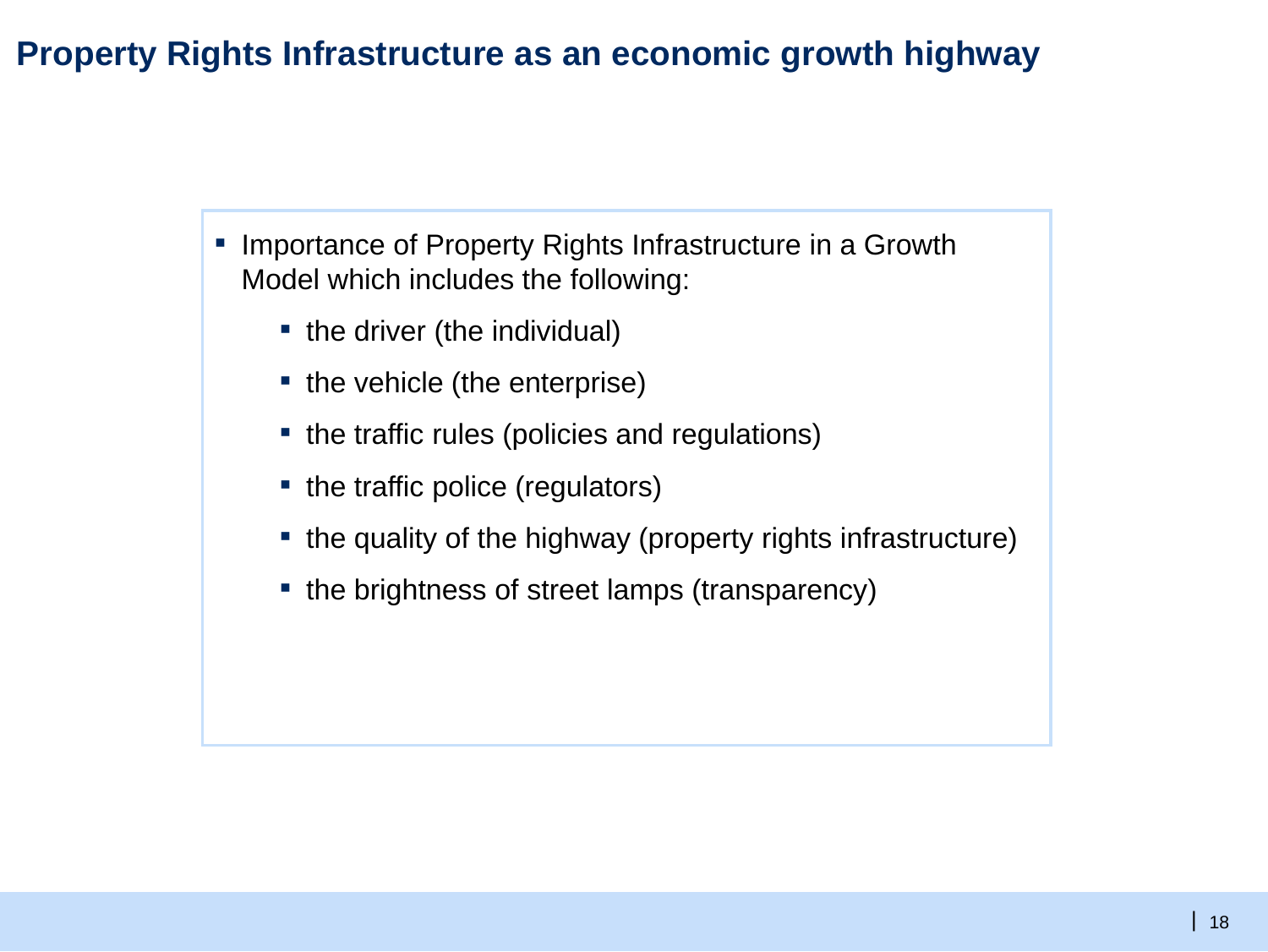# **Misunderstandings about China's macroeconomics**

#### ■ China's competitiveness

- is more about declining transaction costs due to reform, rapid technological progress due to opening and globalization, and low labor costs due to large surplus rural labor than exchange rate adjustment and current account imbalance
- Current account surplus
	- is more about exporting of surplus capital which cannot hire surplus labor productively, than about competitiveness.
- RMB appreciation/depreciation
	- is more about China's inflation/deflation rather than about China's competitiveness; Inflation and RMB appreciation are substitutes in the longer run and they are equivalent channels for the adjustment of China's domestic price level relative to that of US (real appreciation of RMB)
- Bubbles in property and stock markets
	- is more about low or negative real interest rates and inefficient investment than about exchange rate, current account surplus, inflation or competitiveness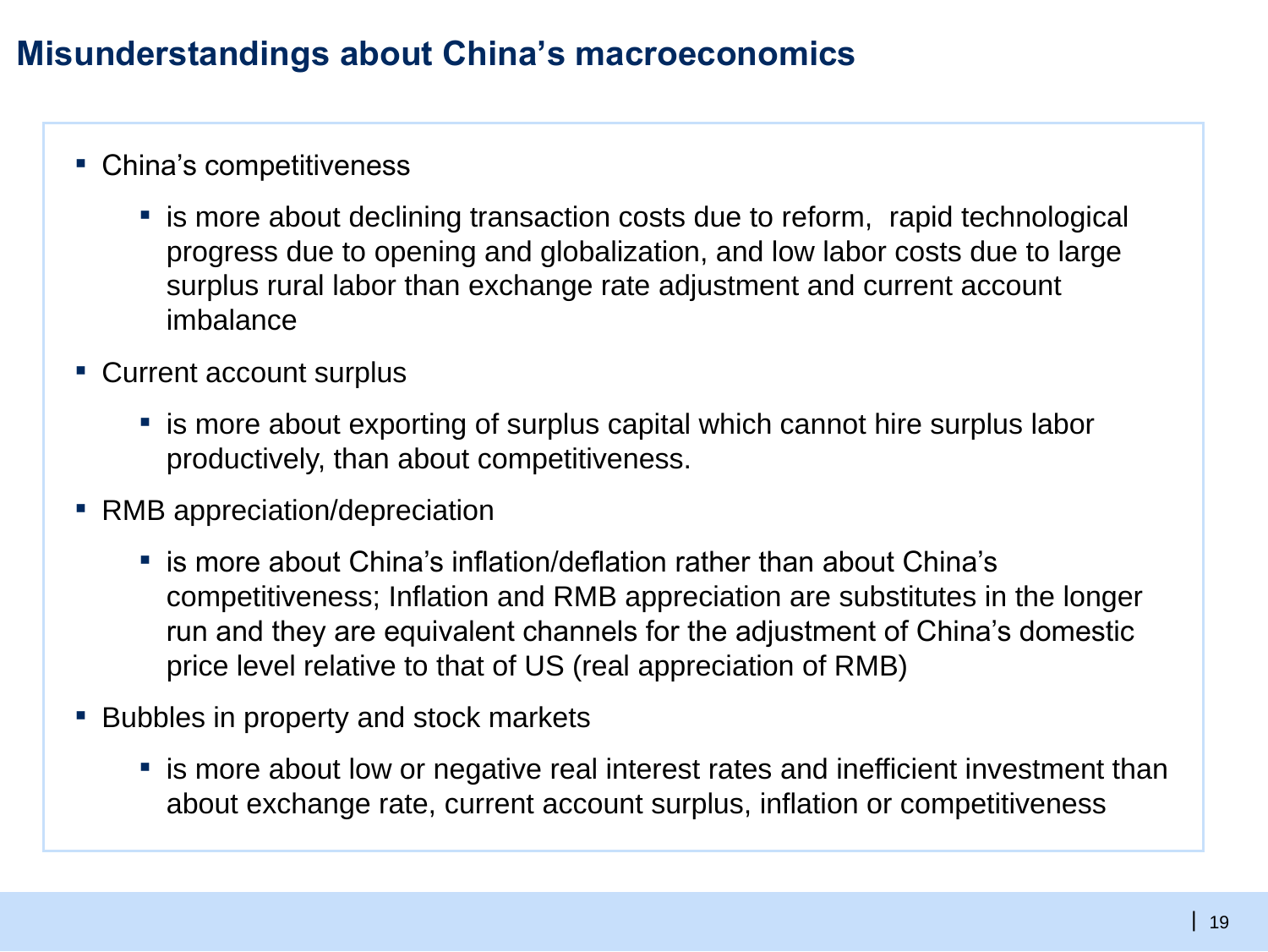#### **Why has China become so competitive over the last thirty years?**

# **Declining Transaction Costs!**

- Transaction costs
	- Costs of inadequate institutions and incentives
	- Any human-made costs that hinders mutually beneficial trade
- Competitiveness =  $1 / (Transaction \text{ Costs} + Factor \text{Costs})$
- $\bullet$   $\rightarrow$  China is becoming more competitive because of reforms that bring the benefits of both the state and markets!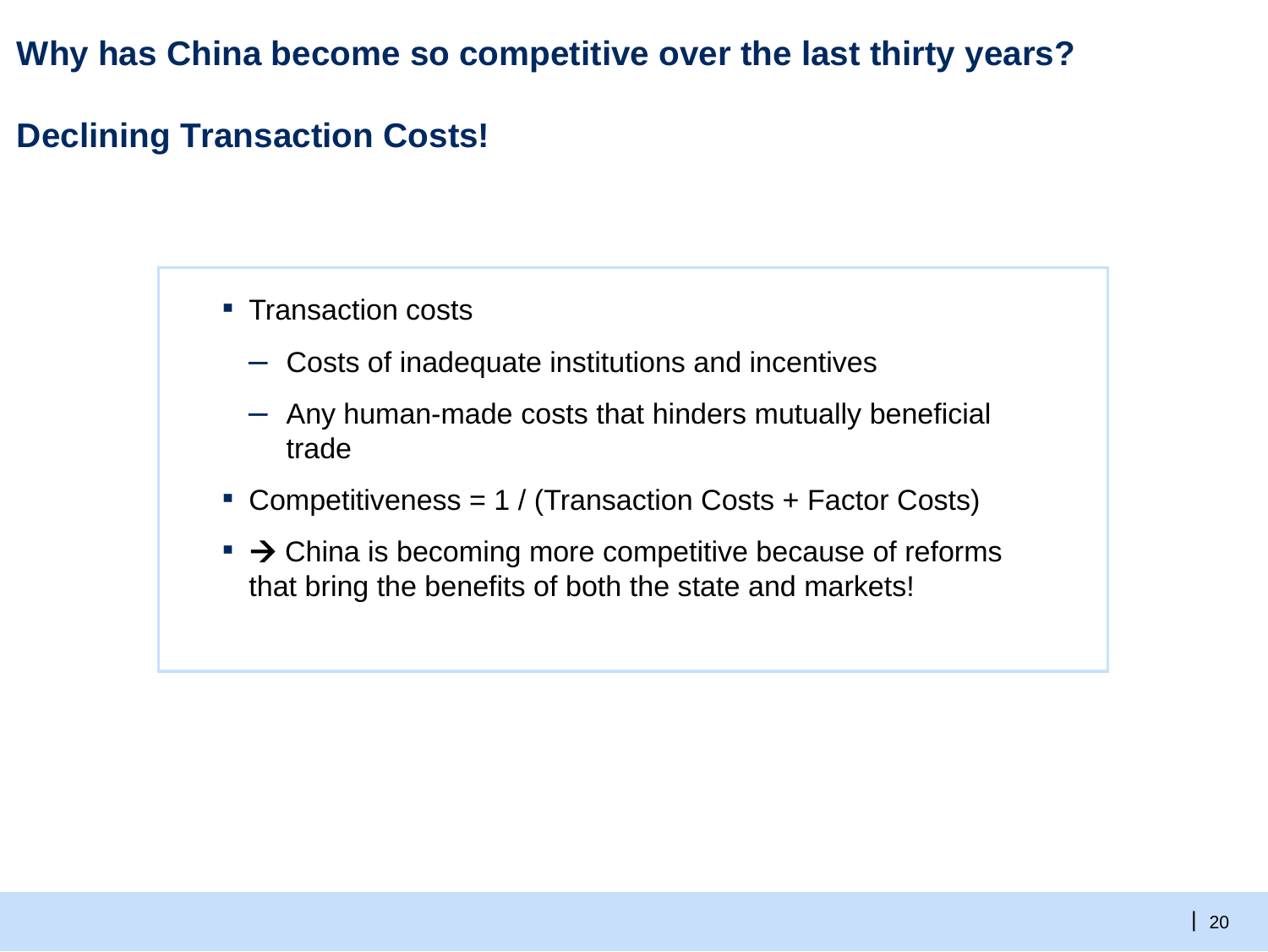#### **China's trade has been growing rapidly but its trade surplus becomes a target of international trade protectionism**

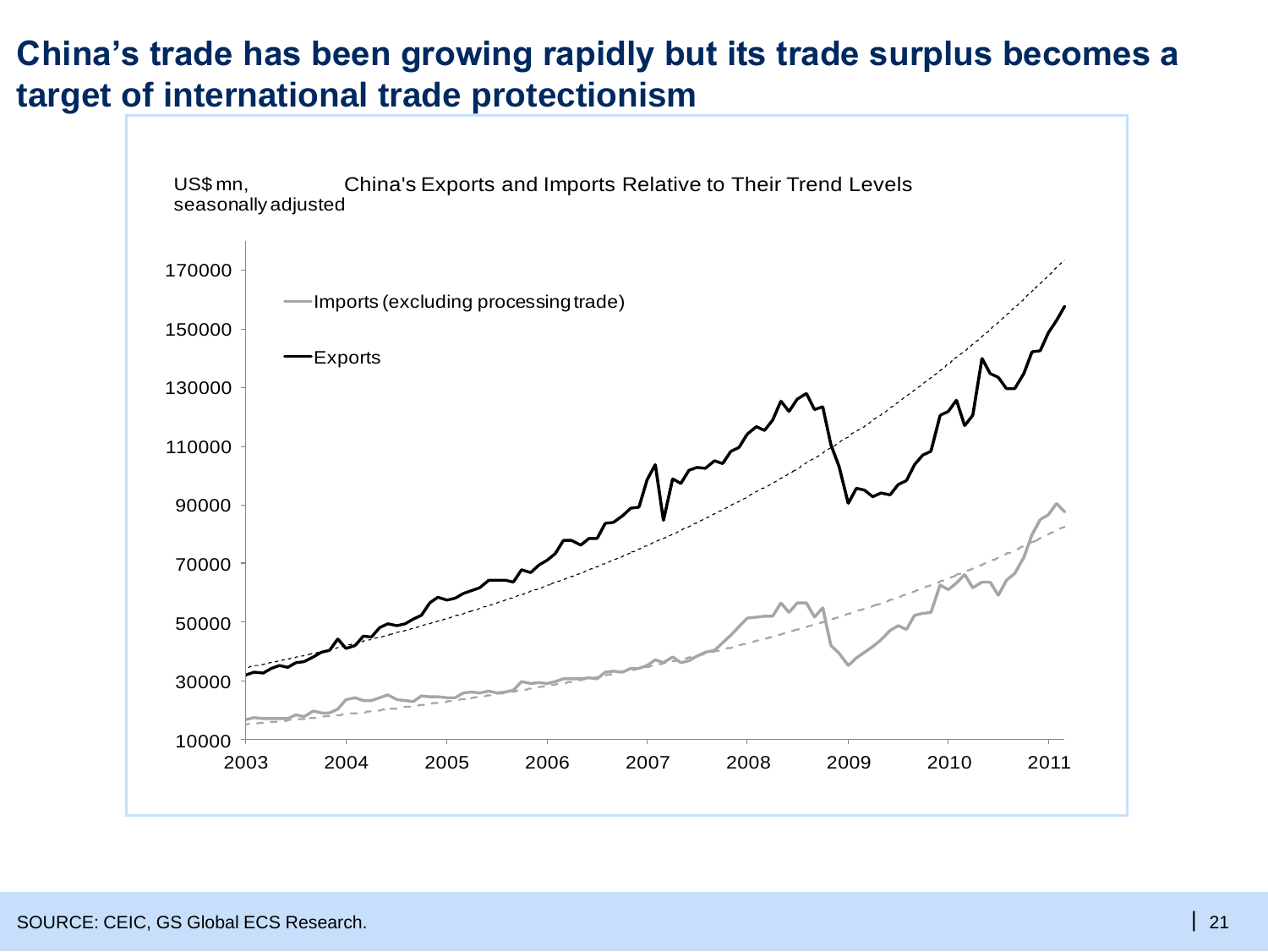#### **China's High Saving (closely related to trade surplus) is mainly from the Government and SOEs**

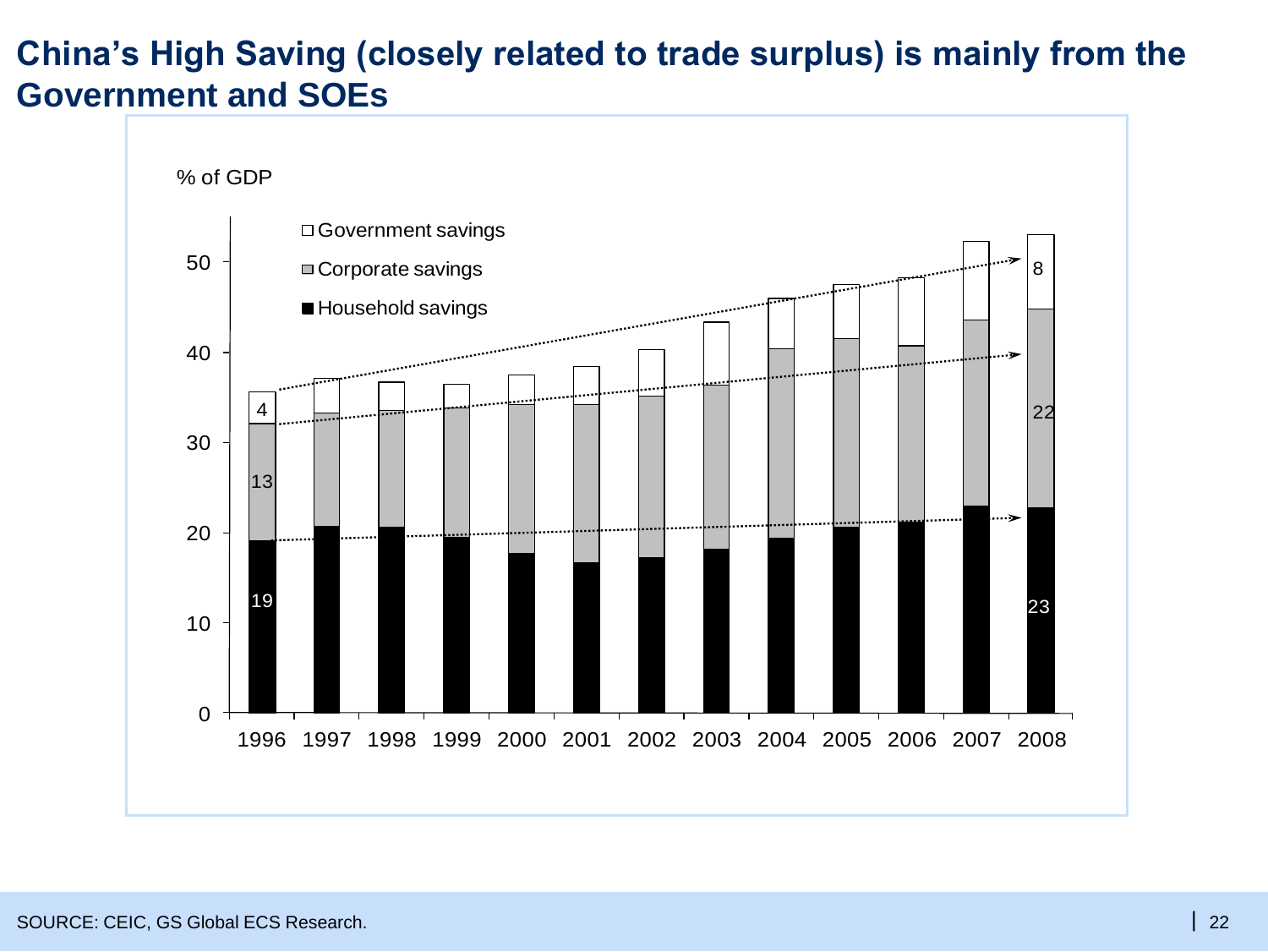# **A More Useful Framework for Analyzing China's Inflation Rate and Exchange Rate Change**

China's Structural or/and Monetary Inflation

+ RMB appreciation against USD

US Inflation

 $=$ 

+ Speed of convergence in price levels (or per capita GDP) between the US and China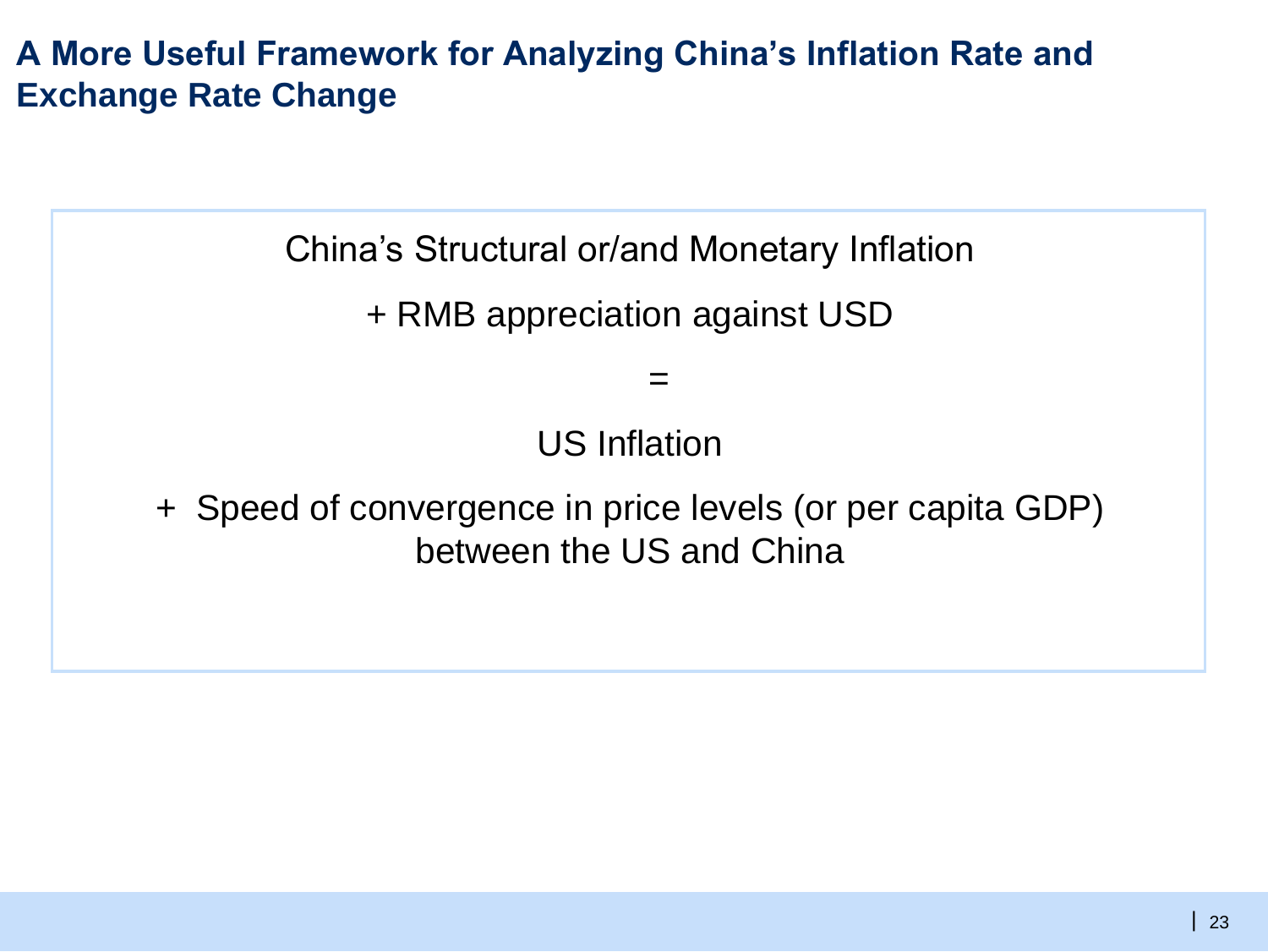#### **China is Unconsciously Subsidizing the Consumers around the World!**

- Price controls on energy and raw materials
	- Which distort prices for major factor inputs
	- Leading to over-use of energy and raw materials and environmental damages
- Unclear ownership or state ownership of natural resources
	- Which distorts prices for many natural resources
	- Leads to over-use of natural resources and environmental damages
- Large SOEs in the monopoly sectors
	- Distort prices of their products and services
	- Leading to over-use (i.e. electricity) or under-use (i.e. telecom services) of their products and services
- China is effectively subsidizing consumers of Made-in-China products around the world, which is not sustainable!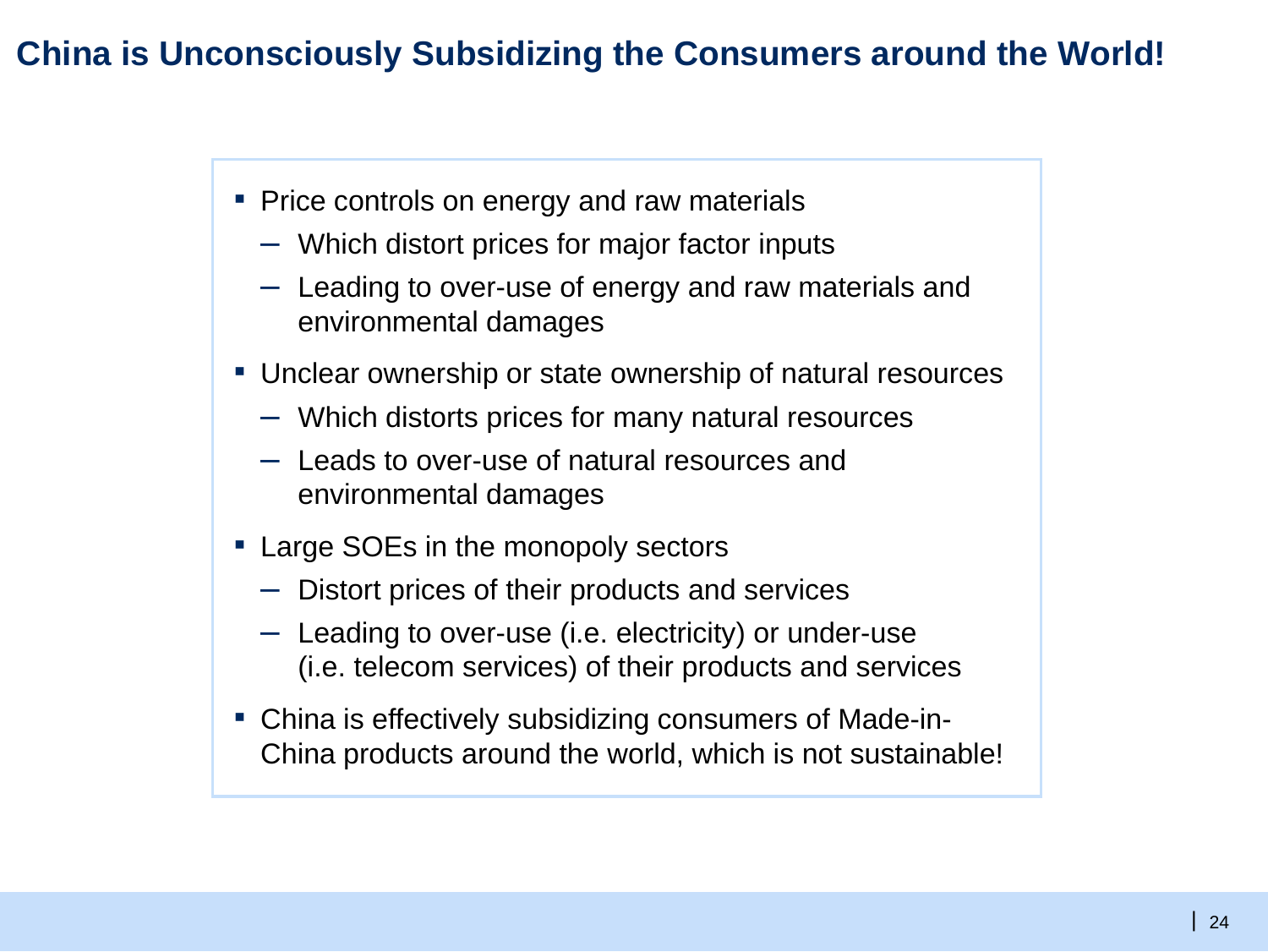# **China's Macro Dilemma**

- Because of the difficulties in distinguishing productive investment from unproductive investment, the central bank of China faces a dilemma:
	- If it adopts a loose monetary policy, it will have to deal with over-capacity when unproductive investment expands out of control
	- If adopts a tighter monetary policy, it will have to deal with a current account surplus when imports and productive investment cannot grow fast enough to keep up with the expansion of exports
- The key is to increase real interest rate (the price of capital)!
- Why not? SOEs, local governments, property owners, ... all against raising interest rate at the expense of poor depositors!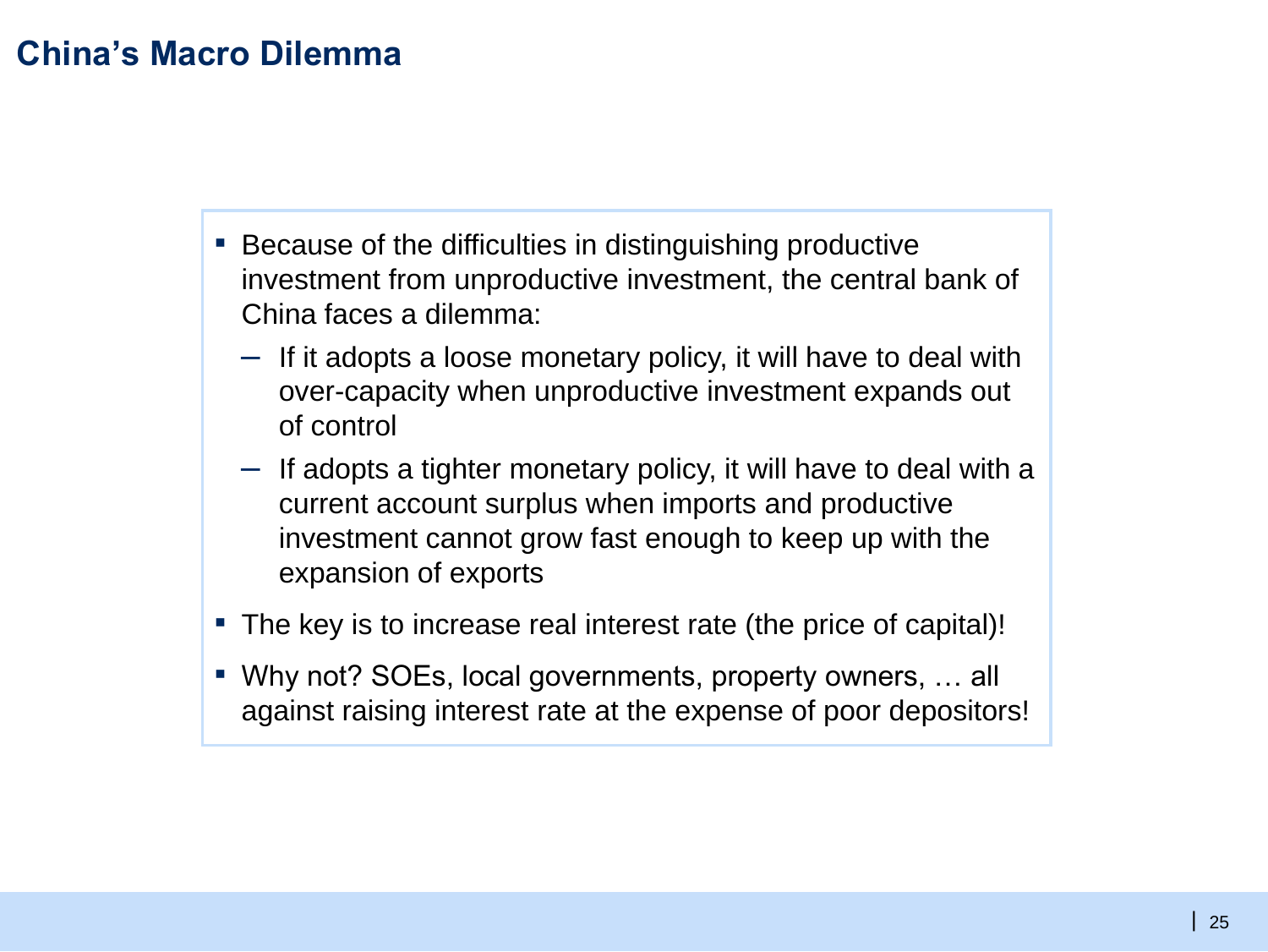#### **China's macro volatility: low real interest rate and RMB appreciation**

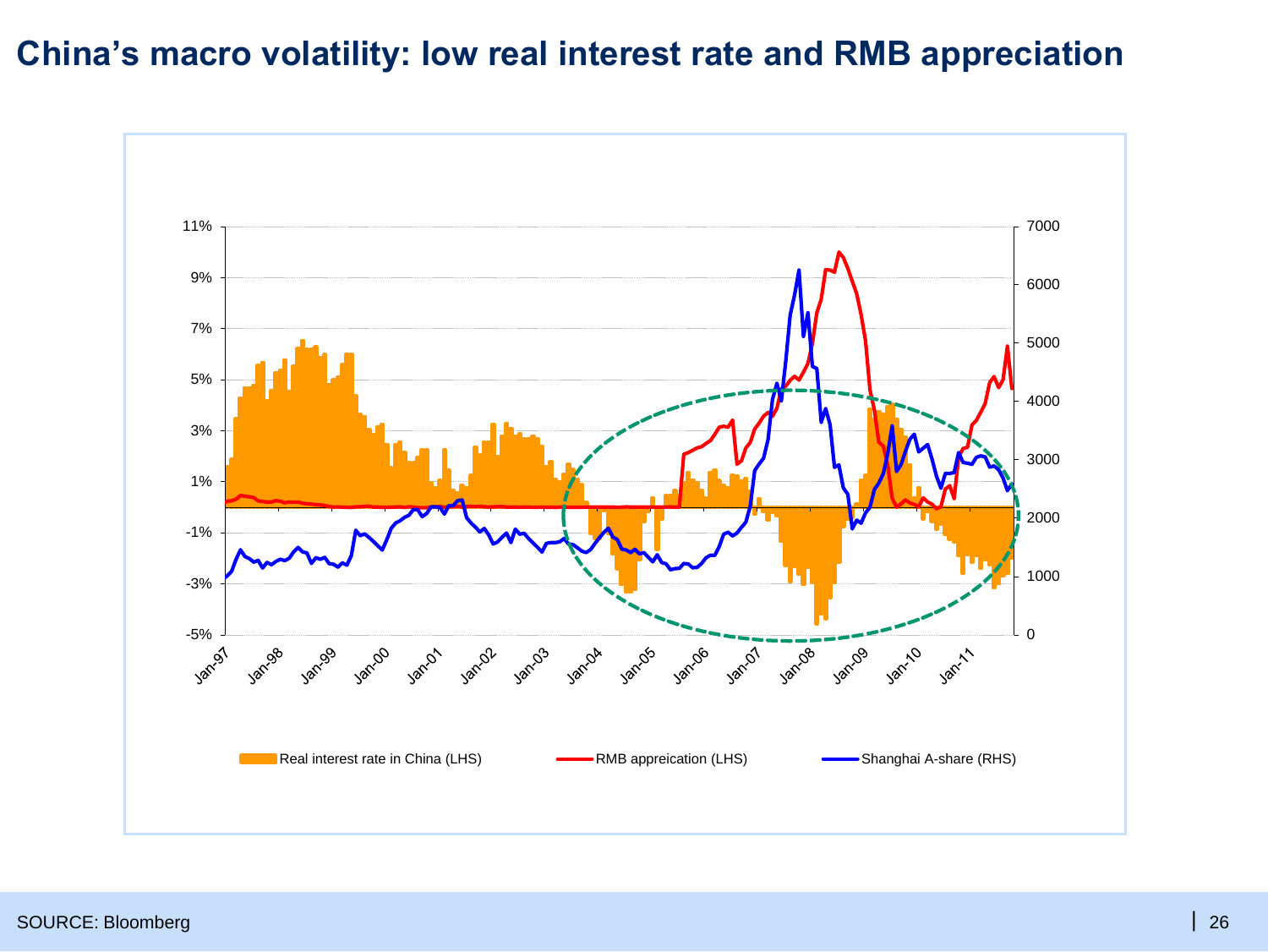**Managing volatility to maintain a sustainable upward trend in wage, income, wealth, purchasing power, price of resources and pollution**

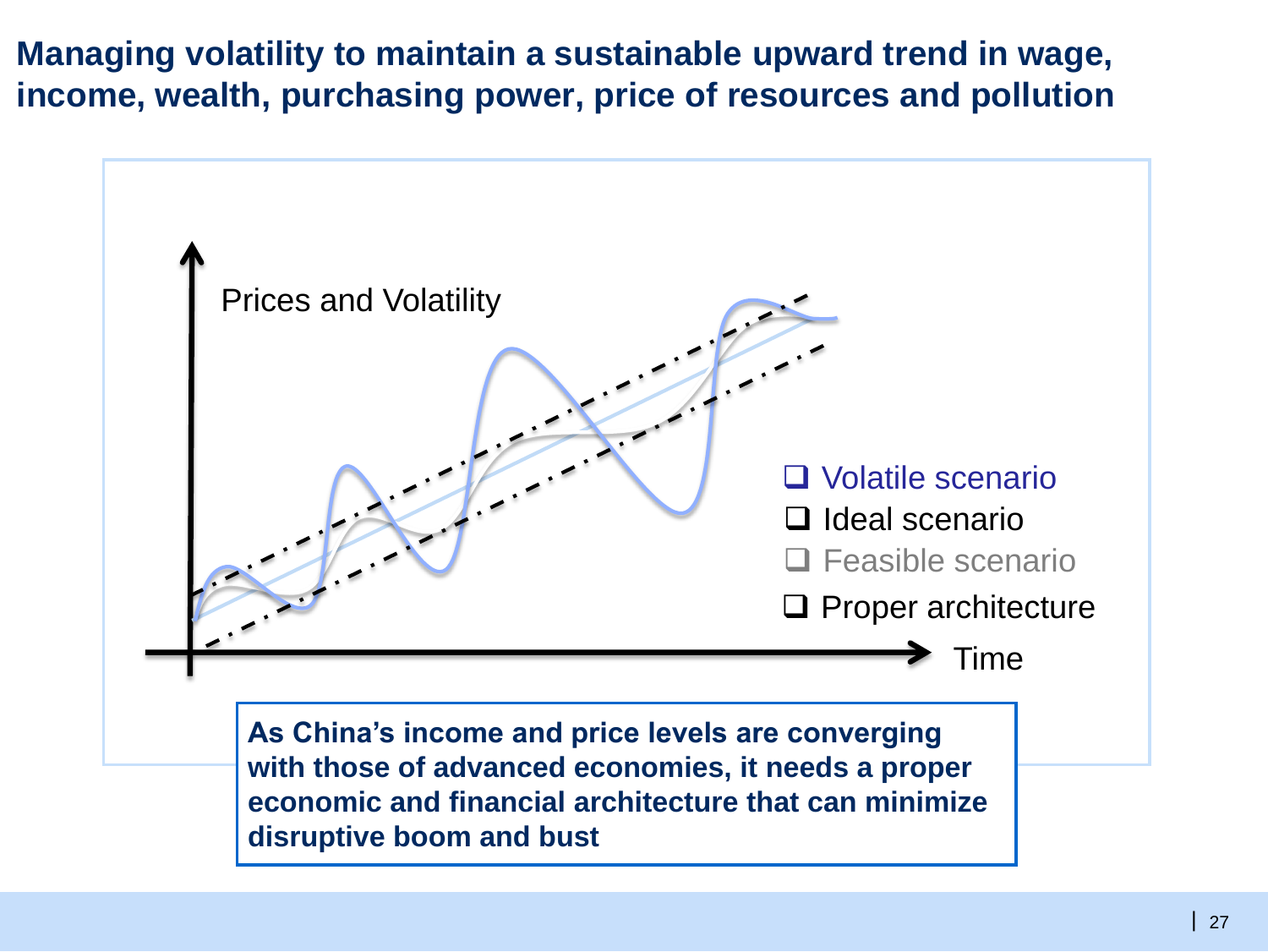# **Four Research Projects at Fung Global Institute**

| <b>Dimension</b>      | <b>Project</b>                                                                                                           | <b>Background</b>                                                                                                                                                          | <b>Main Question</b>                                                                                                                                                                                                   |
|-----------------------|--------------------------------------------------------------------------------------------------------------------------|----------------------------------------------------------------------------------------------------------------------------------------------------------------------------|------------------------------------------------------------------------------------------------------------------------------------------------------------------------------------------------------------------------|
| <b>Real Sector</b>    | <b>Global Supply</b><br><b>Chains: A</b><br><b>Shifting</b><br>Landscape for<br>Trade, Jobs and<br><b>Value Creation</b> | Business and policy imperatives are<br>driving the Supply Chain shifts at<br>both micro and macro-economic<br>levels                                                       | How will the next generation of the<br>global supply chains shift trade, jobs,<br>incomes, profits and wealth in the<br>context of rapidly changing global<br>landscapes?                                              |
| <b>Finance</b>        | <b>Asia Finance</b><br>2020: Towards<br>a New<br><b>Architecture for</b><br><b>People and</b><br><b>Business</b>         | Asia's real sector development,<br>driven by trade and investment,<br>hinges on the efficiency, stability<br>and robustness of its financial<br>systems                    | What type of financial system should<br>Asia have that can foster sustainable<br>and equitable growth, avoid systemic<br>risk and serve the real economy better?                                                       |
| <b>Sustainability</b> | Asia's Role in<br><b>Shaping the</b><br><b>Global Future of</b><br><b>Sustainability</b>                                 | Asia as the world's growth driver is<br>well-positioned to experiment with a<br>new sustainable growth model that<br>is not based on material expansion<br>and consumption | How will Asia create new lifestyles that<br>will be consistent with its dense<br>population, local and global resource<br>constraints, and diverse backgrounds<br>as its urbanisation and industrialisation<br>deepen? |
| <b>Governance</b>     | <b>China and India:</b><br><b>Searching for</b><br><b>Asia's New</b><br><b>Growth Models</b>                             | China and India's respective five-<br>year plans provide comprehensive<br>blueprints on transformation<br>opportunities and risks for global<br>business community         | How will China and India balance the<br>role of the state and market in their<br>search for new growth models to deal<br>with their internal structural distortions,<br>external risks and resources<br>constraints?   |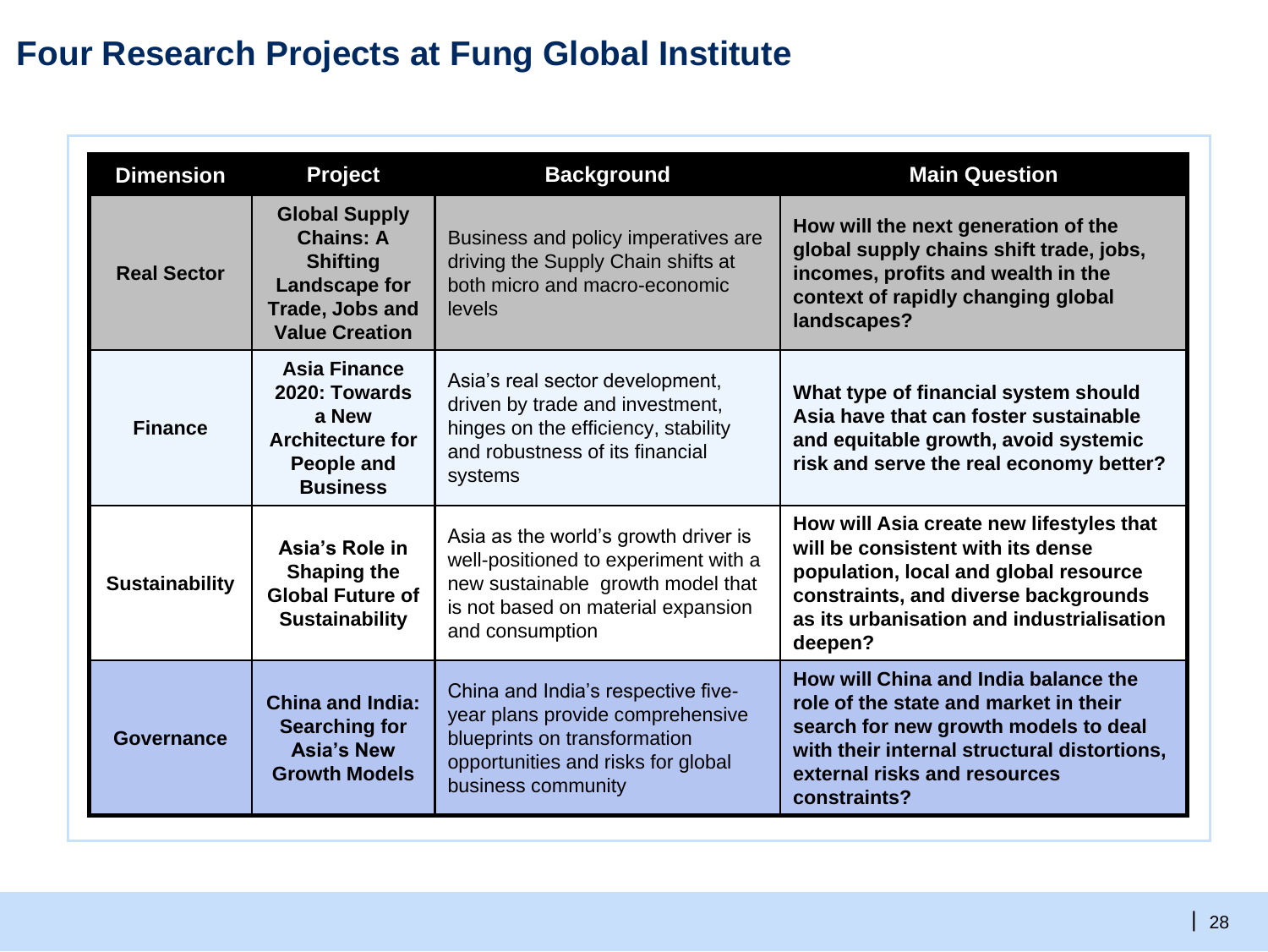#### **A holistic view of an economy**

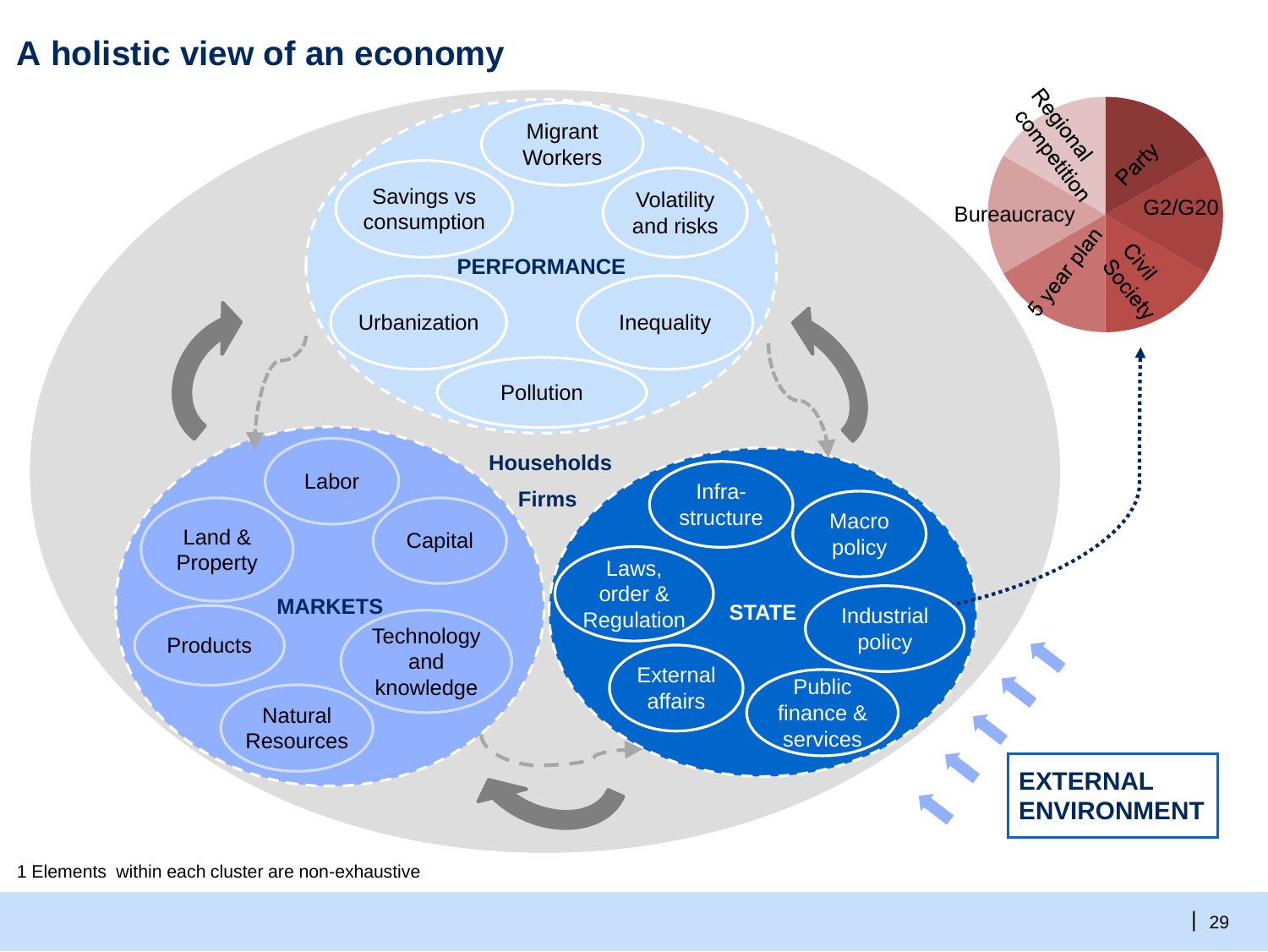# **Global rebalancing is happening, will continue, and will shift jobs and value across borders**



- **Until recently, the West captured the design and innovation work while outsourcing cheaper jobs to the East**
- **Shifting geo-economic weight is creating profound economic, political and social implications not fully understood**
- **Global supply chains are becoming bidirectional as Asia's purchasing power increases with its higher growth rate**